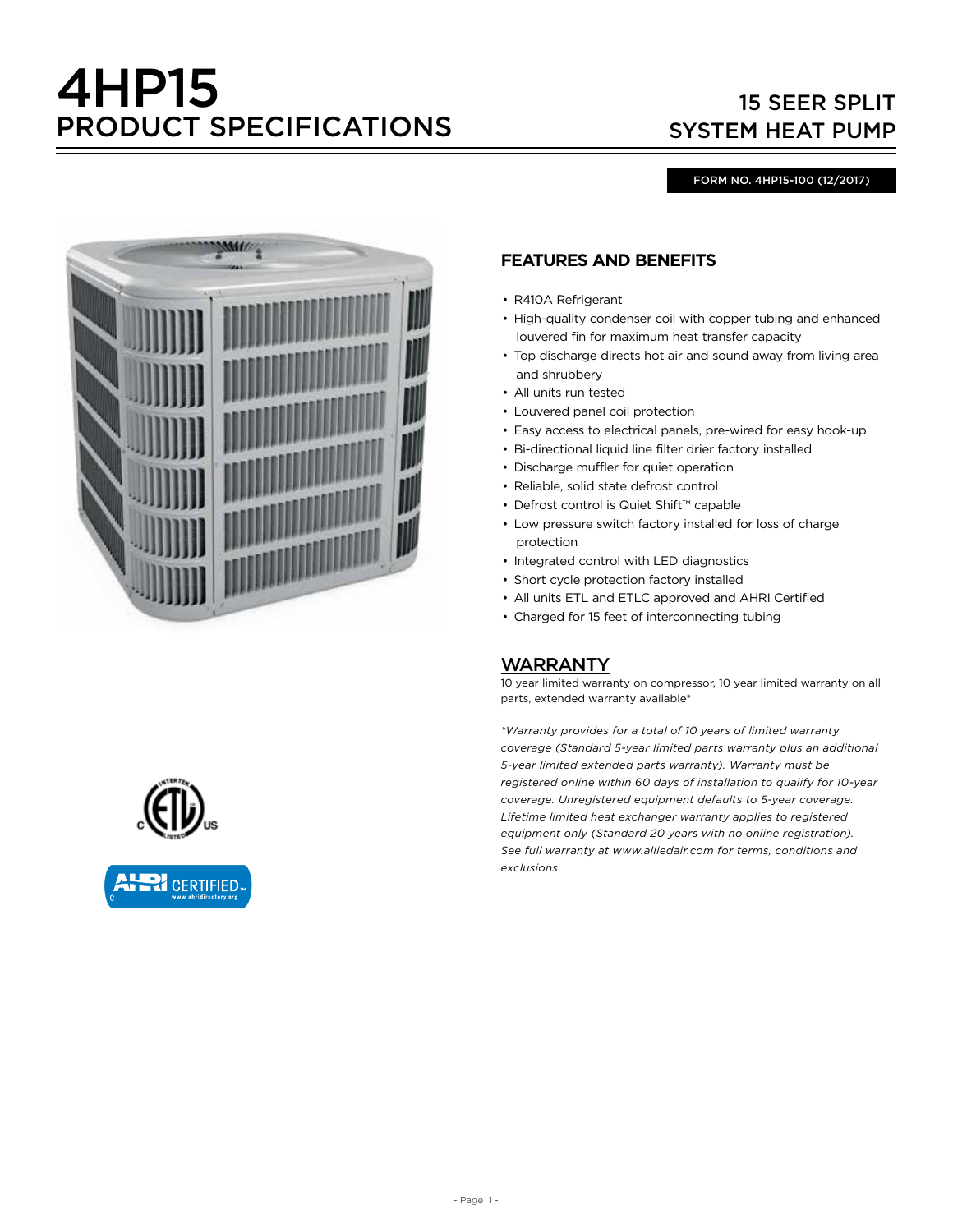#### **MODEL NUMBER GUIDE**



24 - 24,000 Btuh

## **PHYSICAL AND ELECTRICAL DATA**

|           |                       |                  |                         | Max. Over                   |                         | Compressor                |                         | Outdoor Fan Motor |                    |                             |                          |
|-----------|-----------------------|------------------|-------------------------|-----------------------------|-------------------------|---------------------------|-------------------------|-------------------|--------------------|-----------------------------|--------------------------|
| Model     | Voltage/ Hz/<br>Phase | Voltage<br>Range | Min.<br>Circuit<br>Amp. | Current<br>Device<br>(amps) | Rated<br>Load<br>(amps) | Locked<br>Rotor<br>(amps) | Rated<br>Load<br>(amps) | Rated HP          | Nom.<br><b>RPM</b> | Refrig.<br>Charge+<br>(oz.) | Sound<br>Rating<br>(dBA) |
| 4HP15L18P | 208-230/60/1          | 197-253          | 12.2                    | 20                          | 9.0                     | 48                        | 1.0                     | 1/6               | 825                | 93                          | 74                       |
| 4HP15L24P | 208-230/60/1          | 197-253          | 17.9                    | 30                          | 13.5                    | 58                        | 1.1                     | 1/6               | 825                | 94                          | 76                       |
| 4HP15L30P | 208-230/60/1          | 197-253          | 17.1                    | 25                          | 12.8                    | 64                        | 1.1                     | 1/6               | 825                | 90                          | 76                       |
| 4HP15L36P | 208-230/60/1          | 197-253          | 18.7                    | 30                          | 14.1                    | 77                        | 1.1                     | 1/6               | 825                | 150                         | 76                       |
| 4HP15L42P | 208-230/60/1          | 197-253          | 24.2                    | 40                          | 18.0                    | 112                       | 1.8                     | 1/3               | 825                | 184                         | 79                       |
| 4HP15L48P | 208-230/60/1          | 197-253          | 29                      | 50                          | 21.8                    | 117                       | 1.8                     | 1/3               | 825                | 161                         | 80                       |
| 4HP15L6OP | 208-230/60/1          | 197-253          | 29.4                    | 50                          | 22.1                    | 125                       | 1.8                     | 1/3               | 825                | 197                         | 80                       |

*Note: Weights listed are unit weights with packaging*

*+ Factory charged for 15 feet of line set. Adjust per installation instructions.*

## **UNIT DIMENSIONS & WEIGHT**

|           |           | Dimensions (inch) |            | Shipping      |
|-----------|-----------|-------------------|------------|---------------|
| Model     | A - Width | B - Depth         | C - Height | Weight (lbs.) |
| 4HP15L18P | 28.25     | 28.25             | 37         | 175           |
| 4HP15L24P | 28.25     | 28.25             | 37         | 177           |
| 4HP15L30P | 28.25     | 28.25             | 37         | 178           |
| 4HP15L36P | 28.25     | 28.25             | 33         | 202           |
| 4HP15L42P | 32.25     | 32.25             | 37         | 272           |
| 4HP15L48P | 32.25     | 32.25             | 37         | 273           |
| 4HP15L6OP | 32.25     | 32.25             | 43         | 297           |

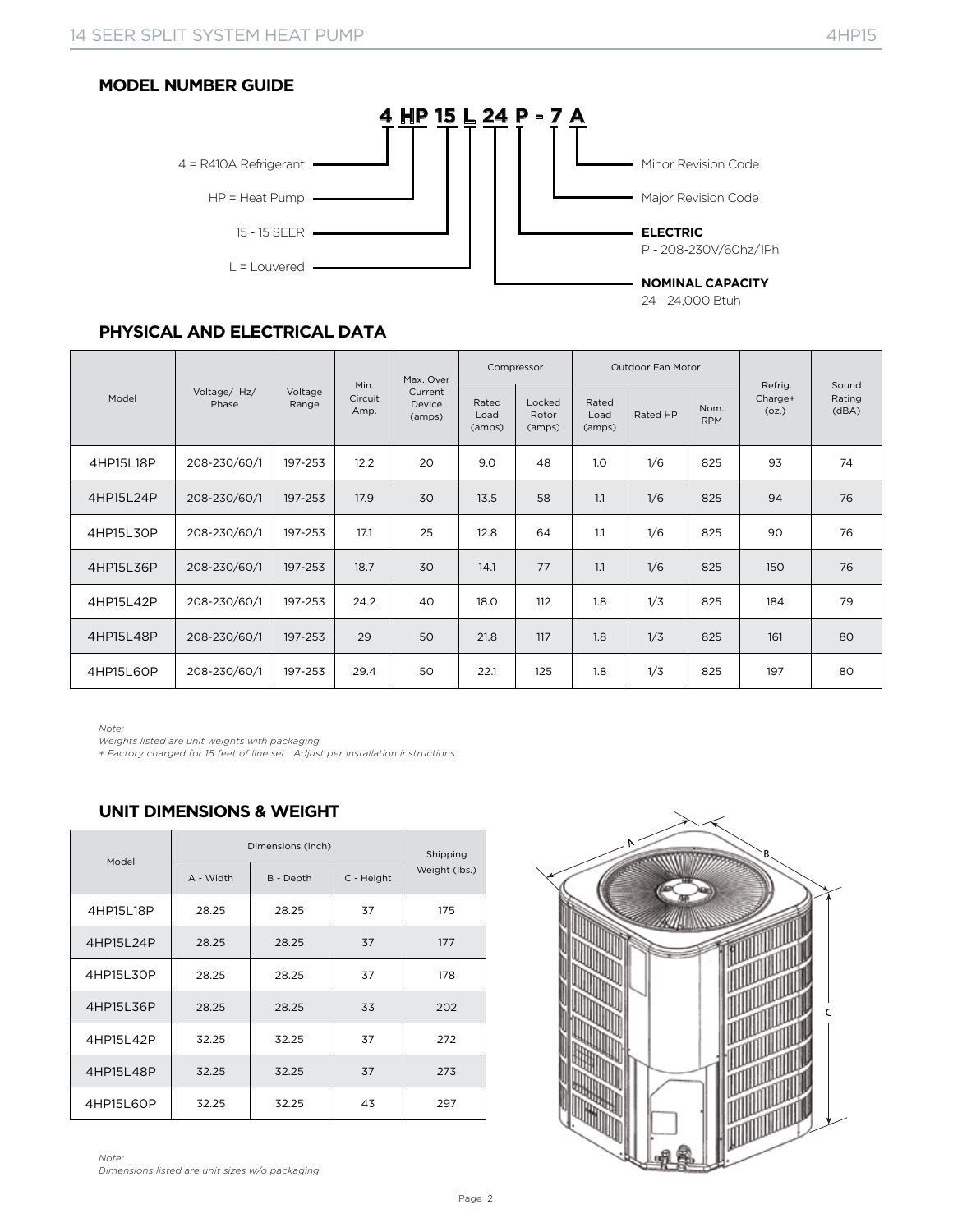#### **COOLING PERFORMANCE WITH EVAPORATOR COILS**

|             | Indoor Model                               |      |      | Cooling                     |                           |      |             |            | Heating    |            |            |         |        | Refrigerent Connection |        | Refirgerent |        |        | Indoor Expan- |
|-------------|--------------------------------------------|------|------|-----------------------------|---------------------------|------|-------------|------------|------------|------------|------------|---------|--------|------------------------|--------|-------------|--------|--------|---------------|
| Model       |                                            |      |      |                             |                           |      | $47^\circ$  |            | $17^\circ$ |            |            | Outdoor |        | Indoor                 |        | Line Size   |        |        | sion Device   |
| Outdoor     | Evap. Coil                                 | SEER | EER  | AHRI Rated<br>Capacity BTUH | Sensible<br>Capacity BTUH | HSPF | <b>Btuh</b> | <b>COP</b> | Btuh       | <b>COP</b> | <b>CFM</b> | Suction | Liquid | Suction                | Liquid | Suction     | Liquid | Piston | VXL           |
|             | E*1P23(A,B)+H4TXV02+45<br>SEC BLOWER DELAY | 14   | 12   | 18000                       | 13200                     | 8.2  | 17000       | 3.5        | 10000      | 2.3        | 650        | 3/4     | 3/8    | 3/4                    | 3/8    | 3/4         | 3/8    |        | H4TXV01       |
| 4HP15L18P-1 | EC4X23(A,B)+45 SEC<br><b>BLOWER DELAY</b>  | 14   | 12   | 18000                       | 13200                     | 8.2  | 17000       | 3.5        | 10000      | 2.3        | 650        | 3/4     | 3/8    | 3/4                    | 3/8    | 3/4         | 3/8    |        | INC           |
|             | E*1P24(A,B)+H4TXV01+TDR                    | 14   | 11.5 | 23400                       | 17000                     | 8.2  | 22000       | 3.4        | 14000      | 2.3        | 850        | 3/4     | 3/8    | 3/4                    | 3/8    | 3/4         | 3/8    |        | H4TXV01       |
| 4HP15L24P-1 | E*1P29(A,B)+H4TXV01+TDR                    | 14   | 11.5 | 23400                       | 17000                     | 8.2  | 22000       | 3.4        | 14000      | 2.3        | 850        | 3/4     | 3/8    | 3/4                    | 3/8    | 3/4         | 3/8    |        | H4TXV01       |
|             | EC4X24A,B+TDR                              | 14   | 11.5 | 23400                       | 17000                     | 8.2  | 22000       | 3.4        | 14000      | 2.3        | 850        | 3/4     | 3/8    | 3/4                    | 3/8    | 3/4         | 3/8    |        | <b>INC</b>    |
|             | EC4X29A.B+TDR                              | 14   | 11.5 | 23400                       | 17000                     | 8.2  | 22000       | 3.4        | 14000      | 2.3        | 850        | 3/4     | 3/8    | 3/4                    | 3/8    | 3/4         | 3/8    |        | INC           |
| 4HP15L30P-1 | E*1P43(B,C)+H4TXV02+TDR                    | 14   | 11.5 | 28000                       | 20300                     | 8.2  | 25000       | 3.5        | 15000      | 2.5        | 1050       | 3/4     | 3/8    | 3/4                    | 3/8    | 3/4         | 3/8    |        | H4TXV01       |
|             | EC4X43B+TDR                                | 14   | 11.5 | 28000                       | 20300                     | 8.2  | 25000       | 3.5        | 15000      | 2.5        | 1050       | 3/4     | 3/8    | 3/4                    | 3/8    | 3/4         | 3/8    |        | <b>INC</b>    |
|             | E*1P43B+H4TXV02                            | 14   | 12   | 34000                       | 25100                     | 8.2  | 33800       | 3.5        | 21800      | 2.5        | 1200       | 7/8     | 3/8    | 3/4                    | 3/8    | 7/8         | 3/8    |        | H4TXV02       |
| 4HP15L36P-1 | E*1P49C+H4TXV02                            | 14   | 12   | 34000                       | 25100                     | 8.2  | 33800       | 3.5        | 21800      | 2.5        | 1200       | 7/8     | 3/8    | 3/4                    | 3/8    | 7/8         | 3/8    |        | H4TXV02       |
|             | EC4X43B+TDR                                | 14   | 12   | 34000                       | 25100                     | 8.2  | 33800       | 3.5        | 21800      | 2.5        | 1200       | 7/8     | 3/8    | 3/4                    | 3/8    | 7/8         | 3/8    |        | <b>INC</b>    |
|             | EC4X49C+TDR                                | 14   | 12   | 34000                       | 25100                     | 8.2  | 33800       | 3.5        | 21800      | 2.5        | 1200       | 7/8     | 3/8    | 3/4                    | 3/8    | 7/8         | 3/8    | ≸      | <b>INC</b>    |
|             | E*1P49C+H4TXV02+TDR                        | 14   | 12   | 41000                       | 30200                     | 8.2  | 40000       | 3.5        | 27800      | 2.4        | 1400       | 7/8     | 3/8    | 3/4                    | 3/8    | 7/8         | 3/8    |        | H4TXV02       |
| 4HP15L42P-1 | E*1P62D+H4TXV02+TDR                        | 14   | 12   | 41000                       | 30200                     | 8.2  | 40000       | 3.5        | 28800      | 2.4        | 1400       | 7/8     | 3/8    | 3/4                    | 3/8    | 7/8         | 3/8    |        | H4TXV02       |
|             | EC4X49C+TDR                                | 14   | 12   | 41000                       | 30200                     | 8.2  | 40000       | 3.5        | 27800      | 2.4        | 1400       | 7/8     | 3/8    | 3/4                    | 3/8    | 7/8         | 3/8    |        | <b>INC</b>    |
|             | EC4X62D+TDR                                | 14   | 12   | 41000                       | 30200                     | 8.2  | 40000       | 3.5        | 28800      | 2.4        | 1400       | 7/8     | 3/8    | 3/4                    | 3/8    | 7/8         | 3/8    |        | <b>INC</b>    |
|             | E*1P49C+H4TXV02+TDR                        | 14   | 12   | 47000                       | 34600                     | 8.2  | 46000       | 3.4        | 29600      | 2.5        | 1600       | 7/8     | 3/8    | 3/4                    | 3/8    | 7/8         | 3/8    |        | H4TXV02       |
| 4HP15L48P-1 | E*1P62D+H4TXV02+TDR                        | 14   | 12   | 47000                       | 34600                     | 8.2  | 46000       | 3.4        | 29600      | 2.5        | 1600       | 7/8     | 3/8    | 3/4                    | 3/8    | 7/8         | 3/8    |        | H4TXV02       |
|             | EC4X49C+TDR                                | 14   | 12   | 47000                       | 34600                     | 8.2  | 46000       | 3.4        | 29600      | 2.5        | 1600       | 7/8     | 3/8    | 3/4                    | 3/8    | 7/8         | 3/8    |        | <b>INC</b>    |
|             | EC4X62D+TDR                                | 14   | 12   | 47000                       | 34600                     | 8.2  | 46000       | 3.4        | 29600      | 2.5        | 1600       | 7/8     | 3/8    | 3/4                    | 3/8    | 7/8         | 3/8    |        | <b>INC</b>    |
|             | E*1P62C+H4TXV03+TDR                        | 14   | 12   | 57000                       | 42100                     | 8.2  | 55000       | 3.4        | 36000      | 2.5        | 1900       | 7/8     | 3/8    | 7/8                    | 3/8    | 11/8        | 3/8    |        | H4TXV03       |
| 4HP15L6OP-1 | E*1P62D+H4TXV03+TDR                        | 14   | 12   | 57000                       | 42100                     | 8.2  | 55000       | 3.4        | 36000      | 2.5        | 1900       | 7/8     | 3/8    | 7/8                    | 3/8    | 11/8        | 3/8    |        | H4TXV03       |
|             | EC4X62C+TDR                                | 14   | 12   | 57000                       | 42100                     | 8.2  | 55000       | 3.4        | 36000      | 2.5        | 1900       | 7/8     | 3/8    | 7/8                    | 3/8    | 11/8        | 3/8    |        | INC.          |
|             | EC4X62D+TDR                                | 14   | 12   | 57000                       | 42100                     | 8.2  | 55000       | 3.4        | 36000      | 2.5        | 1900       | 7/8     | 3/8    | 7/8                    | 3/8    | 11/8        | 3/8    |        | <b>INC</b>    |

#### *Note:*

*1 Certified in accordance with Unitary Air Conditioner Certification Program, which is based on AHRI Standard 210/240*

*2 Required to achieve AHRI rating. If NA (Not Applicable) is in the piston column, then TXV is required.*

*3 A blower time delay relay is required to achieve AHRI rating. This feature is standard on all Allied Air Enterprises furnace and AH products*

#### **LINE SETS**

|                      |         | Condenser Refrigerant<br>Connection |         | Refrigerant Line Size |
|----------------------|---------|-------------------------------------|---------|-----------------------|
| <b>Outdoor Model</b> |         | Outdoor                             |         |                       |
|                      | Suction | Liquid                              | Suction | Liquid                |
| 4HP15L18P            | 3/4     | 3/8                                 | 3/4     | 3/8                   |
| 4HP15L24P            | 3/4     | 3/8                                 | 3/4     | 3/8                   |
| 4HP15L30P            | 3/4     | 3/8                                 | 3/4     | 3/8                   |
| 4HP15L36P            | 7/8     | 3/8                                 | 7/8     | 3/8                   |
| 4HP15L42P            | 7/8     | 3/8                                 | 7/8     | 3/8                   |
| 4HP15L48P            | 7/8     | 3/8                                 | 7/8     | 3/8                   |
| 4HP15L6OP            | 7/8     | 3/8                                 | 11/8    | 3/8                   |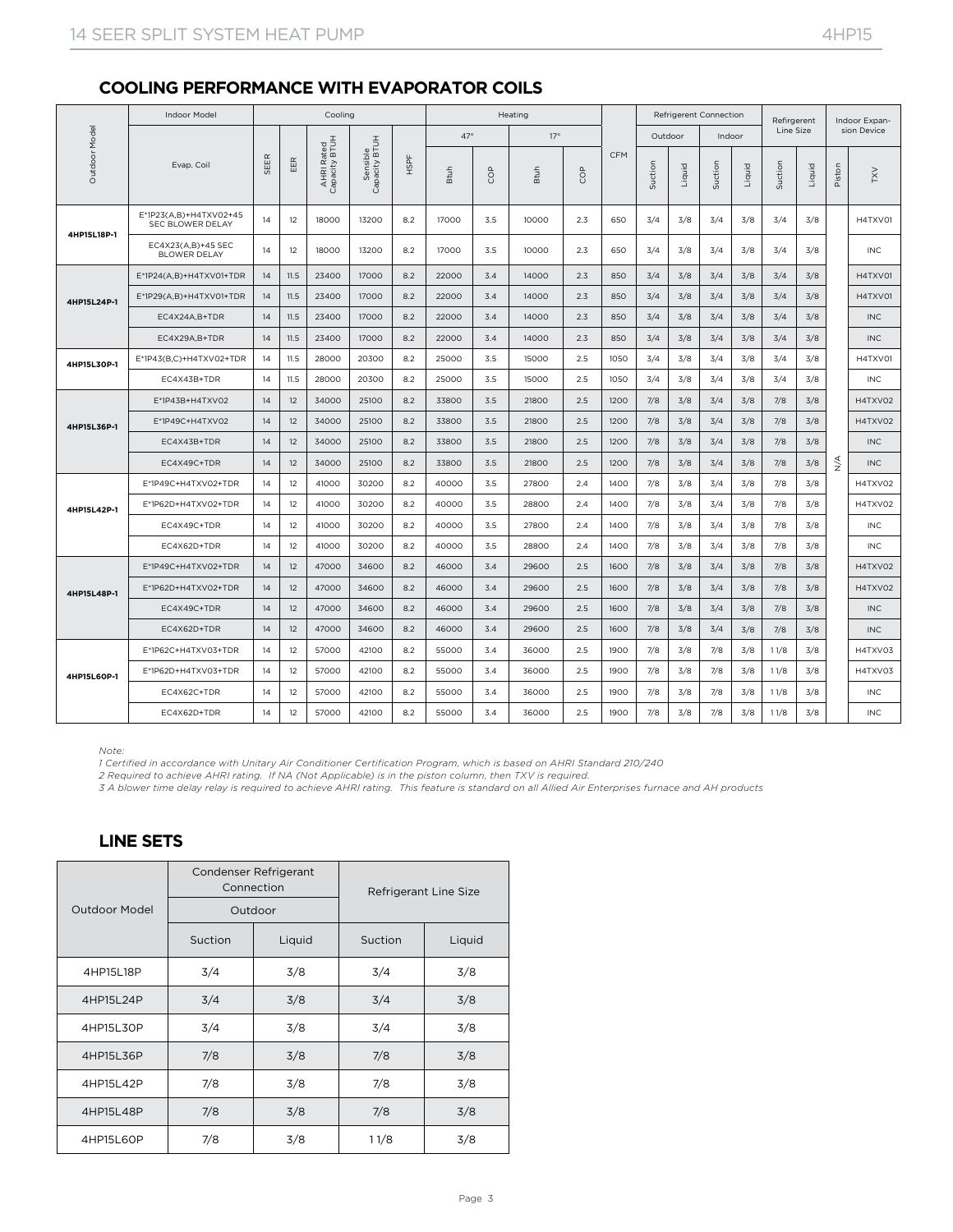|                                 | <b>Indoor Model</b> |               |      |                   | Cooling                                      |                                     |      |             | Heating   |             |            |     |
|---------------------------------|---------------------|---------------|------|-------------------|----------------------------------------------|-------------------------------------|------|-------------|-----------|-------------|------------|-----|
| Outdoor<br>Model<br>4HP15L18P-1 |                     |               |      |                   |                                              |                                     |      | $47^\circ$  |           | $17^\circ$  |            |     |
|                                 | Evap. Coil          | Furnace       | SEER | EER               | <b>AHRI Rated</b><br>Capacity<br><b>BTUH</b> | Sensible<br>Capacity<br><b>BTUH</b> | HSPF | <b>Btuh</b> | <b>OD</b> | <b>Btuh</b> | <b>COP</b> | CFM |
|                                 | BCE3M24E **** 4X    |               | 15.1 | 12.5              | 18000                                        | 17000                               | 8.2  | 17000       | 3.5       | 10000       | 2.3        | 650 |
|                                 | BCE3M24V **** 4X    |               | 15   | $12 \overline{ }$ | 18000                                        | 17000                               | 8.2  | 17000       | 3.5       | 11000       | 2.3        | 650 |
|                                 | BCE3M18C****4X      |               | 14   | 12                | 18000                                        | 17000                               | 8.2  | 17000       | 3.5       | 10000       | 2.3        | 650 |
|                                 | BCE3M18C****P+TXV   |               | 14   | 12                | 18000                                        | 17000                               | 8.2  | 17000       | 3.5       | 10000       | 2.3        | 650 |
|                                 | BCE3M24C****4X      |               | 14   | 12                | 18000                                        | 17000                               | 8.2  | 17000       | 3.5       | 10000       | 2.3        | 650 |
|                                 | E*1P23A+H4TXV01     | 80G1UH045AE12 | 16   | 13                | 18000                                        | 17000                               | 8.2  | 17000       | 3.5       | 10000       | 2.3        | 650 |
|                                 | E*1P23A+H4TXV01     | 80G2UH070AV12 | 16   | 13                | 18000                                        | 17000                               | 8.2  | 17000       | 3.5       | 10000       | 2.3        | 650 |
|                                 | E*1P23B+H4TXV01     | 80G2UH090BV16 | 16   | 13                | 18000                                        | 17000                               | 8.2  | 17000       | 3.5       | 10000       | 2.3        | 650 |
|                                 | E*1P23B+H4TXV01     | 95G2UH070BV12 | 16   | 13                | 18000                                        | 17000                               | 8.2  | 17000       | 3.5       | 10000       | 2.3        | 650 |
|                                 | E*1P23B+H4TXV01     | EFV08BC       | 16   | 13                | 18000                                        | 17000                               | 8.2  | 17000       | 3.5       | 10000       | 2.3        | 650 |
|                                 | E*1P24A+H4TXV01     | 80G2UH070AV12 | 16   | 13                | 18000                                        | 17000                               | 8.2  | 17000       | 3.5       | 10000       | 2.3        | 650 |
|                                 | EC4X23A             | 80G1UH045AE12 | 16   | 13                | 18000                                        | 17000                               | 8.2  | 17000       | 3.5       | 10000       | 2.3        | 650 |
|                                 | EC4X23A             | 80G2UH070AV12 | 16   | 13                | 18000                                        | 17000                               | 8.2  | 17000       | 3.5       | 10000       | 2.3        | 650 |
|                                 | EC4X23B             | 80G2UH090BV16 | 16   | 13                | 18000                                        | 17000                               | 8.2  | 17000       | 3.5       | 10000       | 2.3        | 650 |
|                                 | EC4X23B             | 95G2UH070BV12 | 16   | 13                | 18000                                        | 17000                               | 8.2  | 17000       | 3.5       | 10000       | 2.3        | 650 |
|                                 | EC4X23B             | EFV08BC       | 16   | 13                | 18000                                        | 17000                               | 8.2  | 17000       | 3.5       | 10000       | 2.3        | 650 |
|                                 | EC4X24A             | 80G2UH070AV12 | 16   | 13                | 18000                                        | 17000                               | 8.2  | 17000       | 3.5       | 10000       | 2.3        | 650 |
|                                 | E*1P23B+H4TXV01     | 80G1UH070BE12 | 15.1 | 12.5              | 18000                                        | 17000                               | 8.2  | 17000       | 3.5       | 10000       | 2.3        | 650 |
|                                 | E*1P23B+H4TXV01     | 95G1UH045BE12 | 15.1 | 12.5              | 18000                                        | 17000                               | 8.2  | 17000       | 3.5       | 10000       | 2.3        | 650 |
|                                 | E*1P23B+H4TXV01     | 95G1UH070BE12 | 15.1 | 12.5              | 18000                                        | 17000                               | 8.2  | 17000       | 3.5       | 10000       | 2.3        | 650 |
|                                 | E*1P23B+H4TXV01     | 95G2UH045BE12 | 15.1 | 12.5              | 18000                                        | 17000                               | 8.2  | 17000       | 3.5       | 10000       | 2.3        | 650 |
|                                 | E*1P23B+H4TXV01     | 95G2UH045BV12 | 15.1 | 12.5              | 18000                                        | 17000                               | 8.2  | 17000       | 3.5       | 10000       | 2.3        | 650 |
|                                 | E*1P23B+H4TXV01     | 95G2UH070BE12 | 15.1 | 12.5              | 18000                                        | 17000                               | 8.2  | 17000       | 3.5       | 10000       | 2.3        | 650 |
|                                 | E*1P24A+H4TXV01     | 80G1UH045AE12 | 15.1 | 12.5              | 18000                                        | 17000                               | 8.2  | 17000       | 3.5       | 10000       | 2.3        | 650 |
|                                 | E*1P24B+H4TXV01     | 80G1UH070BE12 | 15.1 | 12.5              | 18000                                        | 17000                               | 8.2  | 17000       | 3.5       | 10000       | 2.3        | 650 |
|                                 | E*1P24B+H4TXV01     | 80G2UH090BV16 | 15.1 | 12.5              | 18000                                        | 17000                               | 8.2  | 17000       | 3.5       | 10000       | 2.3        | 650 |
|                                 | E*1P24B+H4TXV01     | 95G1UH045BE12 | 15.1 | 12.5              | 18000                                        | 17000                               | 8.2  | 17000       | 3.5       | 10000       | 2.3        | 650 |
|                                 | E*1P24B+H4TXV01     | 95G1UH070BE12 | 15.1 | 12.5              | 18000                                        | 17000                               | 8.2  | 17000       | $3.5\,$   | 10000       | 2.3        | 650 |
|                                 | E*1P24B+H4TXV01     | 95G2UH045BV12 | 15.1 | 12.5              | 18000                                        | 17000                               | 8.2  | 17000       | 3.5       | 10000       | 2.3        | 650 |
|                                 | E*1P24B+H4TXV01     | 95G2UH070BV12 | 15.1 | 12.5              | 18000                                        | 17000                               | 8.2  | 17000       | 3.5       | 10000       | 2.3        | 650 |
|                                 | E*1P24B+H4TXV01     | EFV08BC       | 15.1 | 12.5              | 18000                                        | 17000                               | 8.2  | 17000       | 3.5       | 10000       | 2.3        | 650 |
|                                 | EC4X23B             | 80G1UH070BE12 | 15.1 | 12.5              | 18000                                        | 17000                               | 8.2  | 17000       | 3.5       | 10000       | 2.3        | 650 |
|                                 | EC4X23B             | 95G1UH045BE12 | 15.1 | 12.5              | 18000                                        | 17000                               | 8.2  | 17000       | 3.5       | 10000       | 2.3        | 650 |
|                                 | EC4X23B             | 95G1UH070BE12 | 15.1 | 12.5              | 18000                                        | 17000                               | 8.2  | 17000       | 3.5       | 10000       | 2.3        | 650 |
|                                 | EC4X23B             | 95G2UH045BE12 | 15.1 | 12.5              | 18000                                        | 17000                               | 8.2  | 17000       | 3.5       | 10000       | 2.3        | 650 |
|                                 | EC4X23B             | 95G2UH045BV12 | 15.1 | 12.5              | 18000                                        | 17000                               | 8.2  | 17000       | 3.5       | 10000       | 2.3        | 650 |
|                                 | EC4X23B             | 95G2UH070BE12 | 15.1 | 12.5              | 18000                                        | 17000                               | 8.2  | 17000       | 3.5       | 10000       | 2.3        | 650 |
|                                 | EC4X24A             | 80G1UH045AE12 | 15.1 | 12.5              | 18000                                        | 17000                               | 8.2  | 17000       | 3.5       | 10000       | 2.3        | 650 |
|                                 | EC4X24B             | 80G1UH070BE12 | 15.1 | 12.5              | 18000                                        | 17000                               | 8.2  | 17000       | 3.5       | 10000       | 2.3        | 650 |
|                                 | EC4X24B             | 80G2UH090BV16 | 15.1 | 12.5              | 18000                                        | 17000                               | 8.2  | 17000       | 3.5       | 10000       | 2.3        | 650 |
|                                 | EC4X24B             | 95G1UH045BE12 | 15.1 | 12.5              | 18000                                        | 17000                               | 8.2  | 17000       | 3.5       | 10000       | 2.3        | 650 |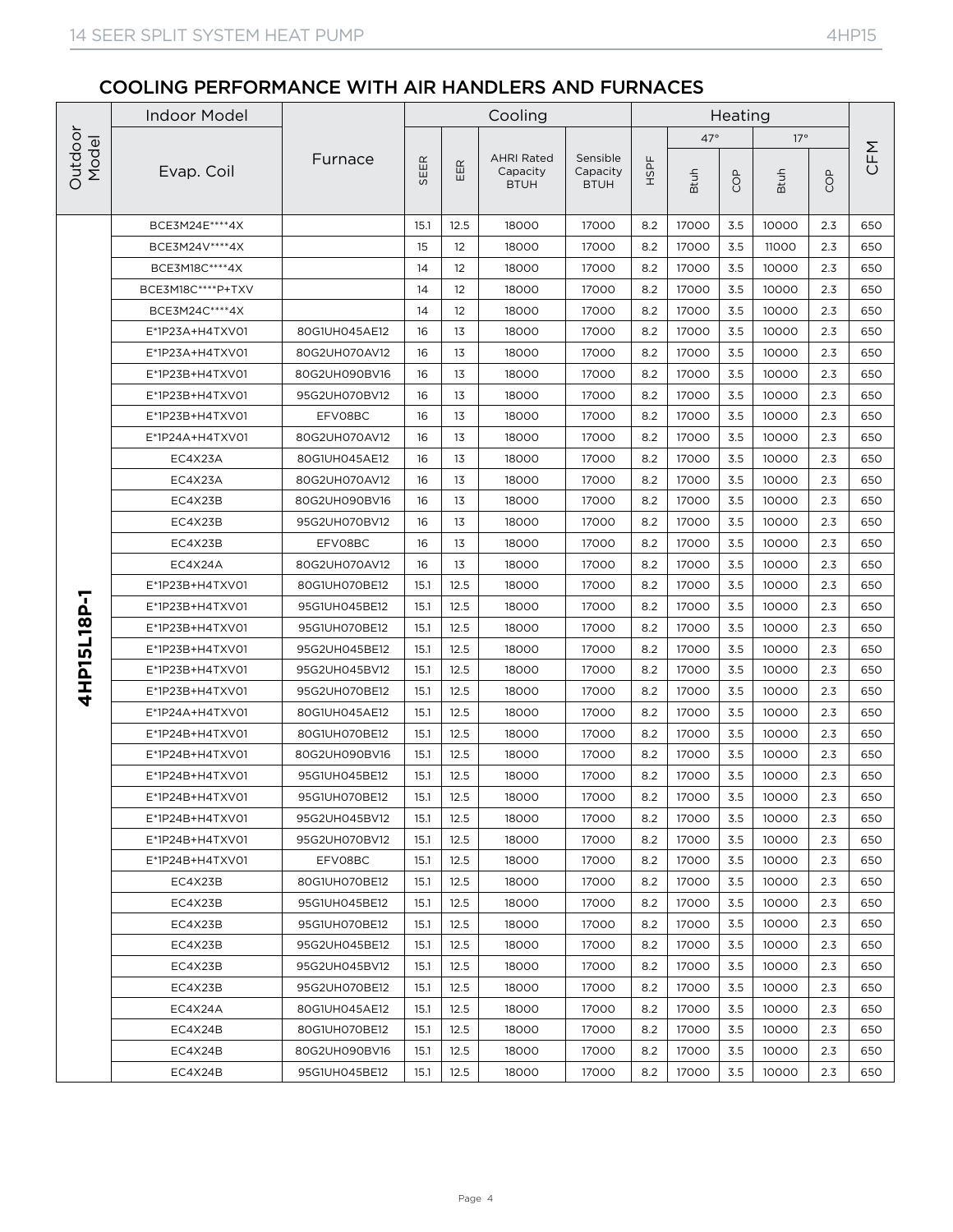|                      | <b>Indoor Model</b> |                |      |                           | Cooling                                      |                                     |      |             | Heating |             |                                                                                                                                                                                                                                                                                                               |     |
|----------------------|---------------------|----------------|------|---------------------------|----------------------------------------------|-------------------------------------|------|-------------|---------|-------------|---------------------------------------------------------------------------------------------------------------------------------------------------------------------------------------------------------------------------------------------------------------------------------------------------------------|-----|
|                      |                     |                |      |                           |                                              |                                     |      | $47^\circ$  |         |             |                                                                                                                                                                                                                                                                                                               |     |
| Outdoor<br>Model     | Evap. Coil          | Furnace        | SEER | $\underline{\alpha}$<br>出 | <b>AHRI Rated</b><br>Capacity<br><b>BTUH</b> | Sensible<br>Capacity<br><b>BTUH</b> | HSPF | <b>Btuh</b> | COP     | <b>Btuh</b> | $17^\circ$<br>COP<br>2.3<br>2.3<br>2.3<br>2.3<br>2.3<br>2.3<br>2.3<br>2.3<br>2.3<br>2.3<br>2.3<br>2.3<br>2.3<br>2.3<br>2.3<br>2.3<br>2.3<br>2.3<br>2.3<br>2.3<br>2.3<br>2.3<br>2.3<br>2.3<br>2.3<br>2.3<br>2.3<br>$2.3\,$<br>2.3<br>2.3<br>2.3<br>2.3<br>2.3<br>2.3<br>2.3<br>2.3<br>2.3<br>2.3<br>2.3<br>2.3 | CFM |
|                      | EC4X24B             | 95G1UH070BE12  | 15.1 | 12.5                      | 18000                                        | 17000                               | 8.2  | 17000       | 3.5     | 10000       |                                                                                                                                                                                                                                                                                                               | 650 |
| <b>L-d8L1SL18P-1</b> | EC4X24B             | 95G2UH045BV12  | 15.1 | 12.5                      | 18000                                        | 17000                               | 8.2  | 17000       | 3.5     | 10000       |                                                                                                                                                                                                                                                                                                               | 650 |
|                      | EC4X24B             | 95G2UH070BV12  | 15.1 | 12.5                      | 18000                                        | 17000                               | 8.2  | 17000       | 3.5     | 10000       |                                                                                                                                                                                                                                                                                                               | 650 |
|                      | EC4X24B             | EFV08BC        | 15.1 | 12.5                      | 18000                                        | 17000                               | 8.2  | 17000       | 3.5     | 10000       |                                                                                                                                                                                                                                                                                                               | 650 |
|                      | BCE3M30E **** 4X    |                | 15   | 12.5                      | 23400                                        | 171000                              | 8.5  | 21600       | 3.4     | 14000       |                                                                                                                                                                                                                                                                                                               | 850 |
|                      | BCE3M30E ***** X    |                | 15   | 12.5                      | 23400                                        | 171000                              | 8.5  | 21600       | 3.4     | 14000       |                                                                                                                                                                                                                                                                                                               | 850 |
|                      | BCE3M30V **** 4X    |                | 15   | 12                        | 24000                                        | 171000                              | 8.2  | 21000       | 3.4     | 13000       |                                                                                                                                                                                                                                                                                                               | 875 |
|                      | BCE3M24C****4X      |                | 14   | 12                        | 23400                                        | 171000                              | 8.2  | 21600       | 3.4     | 14000       |                                                                                                                                                                                                                                                                                                               | 850 |
|                      | BCE3M24C****P+TXV   |                | 14   | 12                        | 23400                                        | 171000                              | 8.2  | 21600       | 3.4     | 14000       |                                                                                                                                                                                                                                                                                                               | 850 |
|                      | $E^*$ 1P23A+H4TXV01 | 80G2UH070AV12* | 15   | 12.5                      | 23400                                        | 171000                              | 8.2  | 21600       | 3.4     | 14000       |                                                                                                                                                                                                                                                                                                               | 850 |
|                      | E*1P23B+H4TXV01     | 80G1UH070BE12  | 15   | 12.5                      | 23400                                        | 171000                              | 8.2  | 21600       | 3.4     | 14000       |                                                                                                                                                                                                                                                                                                               | 850 |
|                      | E*1P23B+H4TXV01     | 80G2UH090BV16* | 15   | 12.5                      | 23400                                        | 171000                              | 8.2  | 21600       | 3.4     | 14000       |                                                                                                                                                                                                                                                                                                               | 850 |
|                      | E*1P23B+H4TXV01     | 95G2UH045BV12  | 15   | 12.5                      | 23400                                        | 171000                              | 8.2  | 21600       | 3.4     | 14000       |                                                                                                                                                                                                                                                                                                               | 850 |
|                      | E*1P23B+H4TXV01     | 95G2UH070BV12  | 15   | 12.5                      | 23400                                        | 171000                              | 8.2  | 21600       | 3.4     | 14000       |                                                                                                                                                                                                                                                                                                               | 850 |
|                      | E*1P23B+H4TXV01     | EFV08BC        | 15   | 12.5                      | 23400                                        | 171000                              | 8.2  | 21600       | 3.4     | 14000       |                                                                                                                                                                                                                                                                                                               | 850 |
|                      | E*1P24A+H4TXV01     | 80G2UH070AV12* | 15   | 12.5                      | 23400                                        | 171000                              | 8.5  | 21600       | 3.4     | 14000       |                                                                                                                                                                                                                                                                                                               | 850 |
|                      | E*1P24B+H4TXV01     | 80G1UH070BE12  | 15   | 12.5                      | 23400                                        | 171000                              | 8.5  | 21600       | 3.4     | 14000       |                                                                                                                                                                                                                                                                                                               | 850 |
|                      | E*1P24B+H4TXV01     | 80G2UH090BV16* | 15   | 12.5                      | 23400                                        | 171000                              | 8.5  | 21600       | 3.4     | 14000       |                                                                                                                                                                                                                                                                                                               | 850 |
|                      | E*1P24B+H4TXV01     | 95G2UH045BV12  | 15   | 12.5                      | 23400                                        | 171000                              | 8.5  | 21600       | 3.4     | 14000       |                                                                                                                                                                                                                                                                                                               | 850 |
|                      | E*1P24B+H4TXV01     | 95G2UH070BV12  | 15   | 12.5                      | 23400                                        | 171000                              | 8.5  | 21600       | 3.4     | 14000       |                                                                                                                                                                                                                                                                                                               | 850 |
|                      | E*1P24B+H4TXV01     | EFV08BC        | 15   | 12.5                      | 23400                                        | 171000                              | 8.5  | 21600       | 3.4     | 14000       |                                                                                                                                                                                                                                                                                                               | 850 |
| 4HP15L24P-1          | E*1P29A+H4TXV01     | 80G2UH070AV12* | 15   | 12.5                      | 23400                                        | 171000                              | 8.5  | 21600       | 3.4     | 14000       |                                                                                                                                                                                                                                                                                                               | 850 |
|                      | E*1P29B+H4TXV01     | 80G1UH070BE12  | 15   | 12.5                      | 23400                                        | 171000                              | 8.5  | 21600       | 3.4     | 14000       |                                                                                                                                                                                                                                                                                                               | 850 |
|                      | E*1P29B+H4TXV01     | 80G2UH090BV16* | 15   | 12.5                      | 23400                                        | 171000                              | 8.5  | 21600       | 3.4     | 14000       |                                                                                                                                                                                                                                                                                                               | 850 |
|                      | E*1P29B+H4TXV01     | 95G2UH045BV12  | 15   | 12.5                      | 23400                                        | 171000                              | 8.5  | 21600       | 3.4     | 14000       |                                                                                                                                                                                                                                                                                                               | 850 |
|                      | E*1P29B+H4TXV01     | 95G2UH070BV12  | 15   | 12.5                      | 23400                                        | 171000                              | 8.5  | 21600       | 3.4     | 14000       |                                                                                                                                                                                                                                                                                                               | 850 |
|                      | E*1P29B+H4TXV01     | EFV08BC        | 15   | 12.5                      | 23400                                        | 171000                              | 8.5  | 21600       | 3.4     | 14000       |                                                                                                                                                                                                                                                                                                               | 850 |
|                      | EC4X23A             | 80G2UH070AV12* | 15   | 12.5                      | 23400                                        | 171000                              | 8.2  | 21600       | $3.4$   | 14000       |                                                                                                                                                                                                                                                                                                               | 850 |
|                      | EC4X23B             | 80G1UH070BE12  | 15   | 12.5                      | 23400                                        | 171000                              | 8.2  | 21600       | 3.4     | 14000       |                                                                                                                                                                                                                                                                                                               | 850 |
|                      | EC4X23B             | 80G2UH090BV16* | 15   | 12.5                      | 23400                                        | 171000                              | 8.2  | 21600       | 3.4     | 14000       |                                                                                                                                                                                                                                                                                                               | 850 |
|                      | EC4X23B             | 95G2UH045BV12  | 15   | 12.5                      | 23400                                        | 171000                              | 8.2  | 21600       | 3.4     | 14000       |                                                                                                                                                                                                                                                                                                               | 850 |
|                      | EC4X23B             | 95G2UH070BV12  | 15   | 12.5                      | 23400                                        | 171000                              | 8.2  | 21600       | 3.4     | 14000       |                                                                                                                                                                                                                                                                                                               | 850 |
|                      | EC4X23B             | EFV08BC        | 15   | 12.5                      | 23400                                        | 171000                              | 8.2  | 21600       | 3.4     | 14000       |                                                                                                                                                                                                                                                                                                               | 850 |
|                      | EC4X24A             | 80G2UH070AV12* | 15   | 12.5                      | 23400                                        | 171000                              | 8.5  | 21600       | 3.4     | 14000       |                                                                                                                                                                                                                                                                                                               | 850 |
|                      | EC4X24B             | 80G1UH070BE12  | 15   | 12.5                      | 23400                                        | 171000                              | 8.5  | 21600       | 3.4     | 14000       |                                                                                                                                                                                                                                                                                                               | 850 |
|                      | EC4X24B             | 80G2UH090BV16* | 15   | 12.5                      | 23400                                        | 171000                              | 8.5  | 21600       | 3.4     | 14000       |                                                                                                                                                                                                                                                                                                               | 850 |
|                      | EC4X24B             | 95G2UH045BV12  | 15   | 12.5                      | 23400                                        | 171000                              | 8.5  | 21600       | 3.4     | 14000       |                                                                                                                                                                                                                                                                                                               | 850 |
|                      | EC4X24B             | 95G2UH070BV12  | 15   | 12.5                      | 23400                                        | 171000                              | 8.5  | 21600       | 3.4     | 14000       |                                                                                                                                                                                                                                                                                                               | 850 |
|                      | EC4X24B             | EFV08BC        | 15   | 12.5                      | 23400                                        | 171000                              | 8.5  | 21600       | 3.4     | 14000       |                                                                                                                                                                                                                                                                                                               | 850 |
|                      | EC4X29A             | 80G2UH070AV12* | 15   | 12.5                      | 23400                                        | 171000                              | 8.5  | 21600       | 3.4     | 14000       |                                                                                                                                                                                                                                                                                                               | 850 |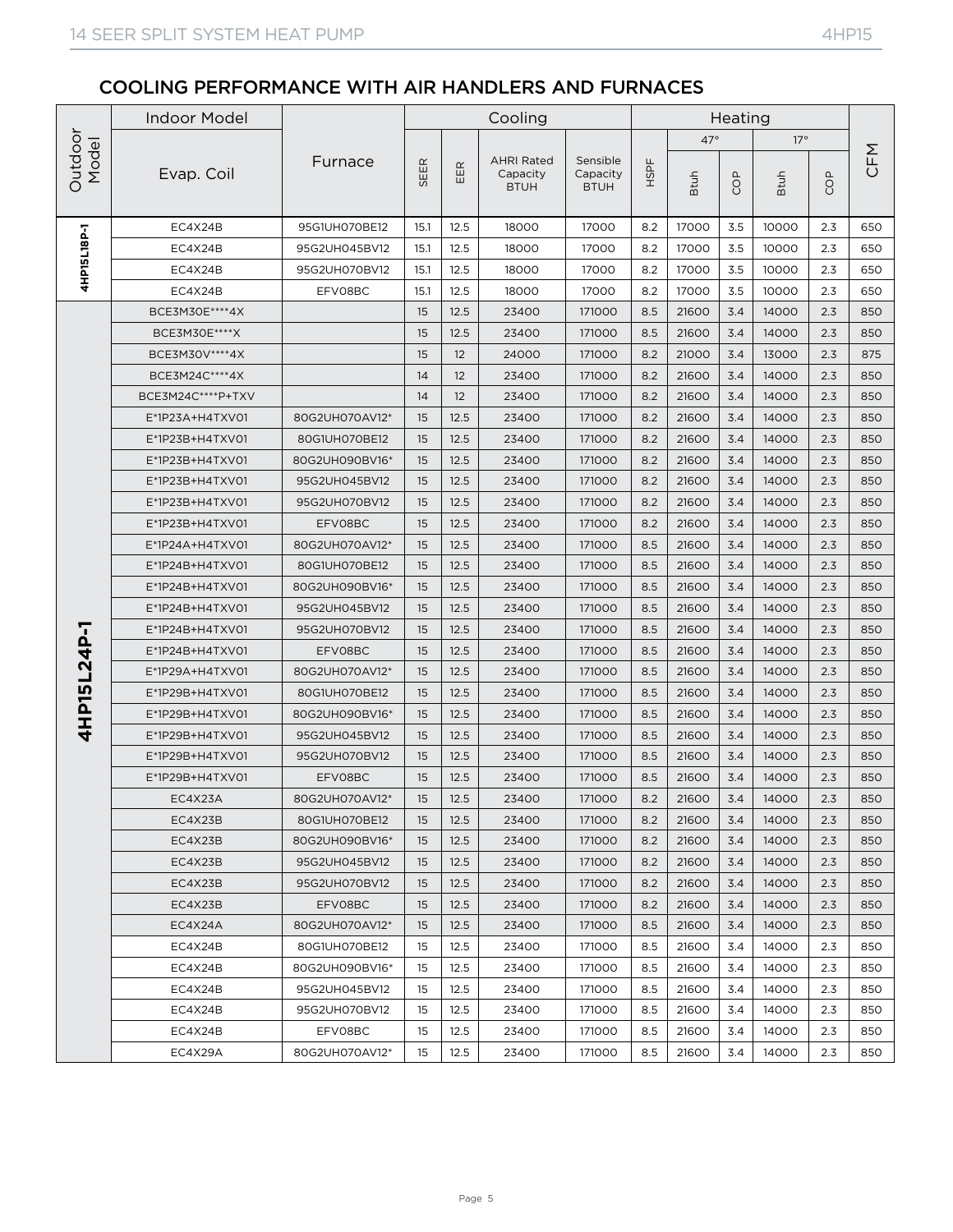|                                                | <b>Indoor Model</b> |                |      |      | Cooling                                      |                                     |      |             | Heating |             |            |      |
|------------------------------------------------|---------------------|----------------|------|------|----------------------------------------------|-------------------------------------|------|-------------|---------|-------------|------------|------|
|                                                |                     |                |      |      |                                              |                                     |      | $47^\circ$  |         | $17^\circ$  |            |      |
| Outdoor<br>Model<br>4HP15L24P-1<br>4HP15L30P-1 | Evap. Coil          | Furnace        | SEER | EER  | <b>AHRI Rated</b><br>Capacity<br><b>BTUH</b> | Sensible<br>Capacity<br><b>BTUH</b> | HSPF | <b>Btuh</b> | COP     | <b>Btuh</b> | <b>GOP</b> | CFM  |
|                                                | EC4X29B             | 80G1UH070BE12  | 15   | 12.5 | 23400                                        | 171000                              | 8.5  | 21600       | 3.4     | 14000       | 2.3        | 850  |
|                                                | EC4X29B             | 80G2UH090BV16* | 15   | 12.5 | 23400                                        | 171000                              | 8.5  | 21600       | 3.4     | 14000       | 2.3        | 850  |
|                                                | EC4X29B             | 95G2UH045BV12  | 15   | 12.5 | 23400                                        | 171000                              | 8.5  | 21600       | 3.4     | 14000       | 2.3        | 850  |
|                                                | EC4X29B             | 95G2UH070BV12  | 15   | 12.5 | 23400                                        | 171000                              | 8.5  | 21600       | 3.4     | 14000       | 2.3        | 850  |
|                                                | EC4X29B             | EFV08BC        | 15   | 12.5 | 23400                                        | 171000                              | 8.5  | 21600       | 3.4     | 14000       | 2.3        | 850  |
|                                                | E*1P23A+H4TXV01     | 80G1UH045AE12  | 14.5 | 12   | 23400                                        | 171000                              | 8.2  | 21600       | 3.4     | 14000       | 2.3        | 850  |
|                                                | E*1P23B+H4TXV01     | 95G1UH045BE12  | 14.5 | 12   | 23400                                        | 171000                              | 8.2  | 21600       | 3.4     | 14000       | 2.3        | 850  |
|                                                | E*1P23B+H4TXV01     | 95G1UH070BE12  | 14.5 | 12   | 23400                                        | 171000                              | 8.2  | 21600       | 3.4     | 14000       | 2.3        | 850  |
|                                                | E*1P24A+H4TXV01     | 80G1UH045AE12  | 14.5 | 12   | 23400                                        | 171000                              | 8.5  | 21600       | 3.4     | 14000       | 2.3        | 850  |
|                                                | E*1P24B+H4TXV01     | 95G1UH045BE12  | 14.5 | 12   | 23400                                        | 171000                              | 8.5  | 21600       | 3.4     | 14000       | 2.3        | 850  |
|                                                | E*1P24B+H4TXV01     | 95G1UH070BE12  | 14.5 | 12   | 23400                                        | 171000                              | 8.5  | 21600       | 3.4     | 14000       | 2.3        | 850  |
|                                                | E*1P29A+H4TXV01     | 80G1UH045AE12  | 14.5 | 12   | 23400                                        | 171000                              | 8.5  | 21600       | 3.4     | 14000       | 2.3        | 850  |
|                                                | E*1P29B+H4TXV01     | 95G1UH045BE12  | 14.5 | 12   | 23400                                        | 171000                              | 8.5  | 21600       | 3.4     | 14000       | 2.3        | 850  |
|                                                | E*1P29B+H4TXV01     | 95G1UH070BE12  | 14.5 | 12   | 23400                                        | 171000                              | 8.5  | 21600       | 3.4     | 14000       | 2.3        | 850  |
|                                                | EC4X23A             | 80G1UH045AE12  | 14.5 | 12   | 23400                                        | 171000                              | 8.2  | 21600       | 3.4     | 14000       | 2.3        | 850  |
|                                                | EC4X23B             | 95G1UH045BE12  | 14.5 | 12   | 23400                                        | 171000                              | 8.2  | 21600       | 3.4     | 14000       | 2.3        | 850  |
|                                                | EC4X23B             | 95G1UH070BE12  | 14.5 | 12   | 23400                                        | 171000                              | 8.2  | 21600       | 3.4     | 14000       | 2.3        | 850  |
|                                                | EC4X24A             | 80G1UH045AE12  | 14.5 | 12   | 23400                                        | 171000                              | 8.5  | 21600       | 3.4     | 14000       | 2.3        | 850  |
|                                                | EC4X24B             | 95G1UH045BE12  | 14.5 | 12   | 23400                                        | 171000                              | 8.5  | 21600       | 3.4     | 14000       | 2.3        | 850  |
|                                                | EC4X24B             | 95G1UH070BE12  | 14.5 | 12   | 23400                                        | 171000                              | 8.5  | 21600       | 3.4     | 14000       | 2.3        | 850  |
|                                                | EC4X29A             | 80G1UH045AE12  | 14.5 | 12   | 23400                                        | 171000                              | 8.5  | 21600       | 3.4     | 14000       | 2.3        | 850  |
|                                                | EC4X29B             | 95G1UH045BE12  | 14.5 | 12   | 23400                                        | 171000                              | 8.5  | 21600       | 3.4     | 14000       | 2.3        | 850  |
|                                                | EC4X29B             | 95G1UH070BE12  | 14.5 | 12   | 23400                                        | 171000                              | 8.5  | 21600       | 3.4     | 14000       | 2.3        | 850  |
|                                                | BCE3M30E **** 4X    |                | 15   | 12.5 | 28600                                        | 21500                               | 8.5  | 26000       | 3.6     | 17000       | 2.5        | 1050 |
|                                                | BCE3M30E****X       |                | 15   | 12.5 | 28600                                        | 21500                               | 8.5  | 26000       | 3.6     | 17000       | 2.5        | 1050 |
|                                                | BCE3M30V **** 4X    |                | 14.5 | 12   | 28600                                        | 21500                               | 8.2  | 25400       | 3.6     | 15000       | 2.5        | 1000 |
|                                                | BCE3M30C****4X      |                | 14   | 12   | 28000                                        | 21500                               | 8.2  | 26000       | 3.6     | 17000       | 2.5        | 950  |
|                                                | BCE3M30C****P+TXV   |                | 14   | 12   | 28600                                        | 21500                               | 8.2  | 26000       | 3.6     | 17000       | 2.5        | 1050 |
|                                                | E*1P29A+H4TXV01     | 80G2UH070AV12* | 15   | 12.5 | 28600                                        | 21500                               | 8.5  | 26000       | 3.6     | 17000       | 2.5        | 1050 |
|                                                | E*1P36A+H4TXV01     | 80G2UH070AV12* | 15   | 12.5 | 28600                                        | 21500                               | 8.5  | 26000       | 3.6     | 17000       | 2.5        | 1050 |
|                                                | E*1P36C+H4TXV01     | 95G2UH090CV12  | 15   | 12.5 | 28600                                        | 21500                               | 8.5  | 26000       | 3.6     | 17000       | 2.5        | 1050 |
|                                                | EC4X29A             | 80G2UH070AV12* | 15   | 12.5 | 28600                                        | 21500                               | 8.5  | 26000       | 3.6     | 17000       | 2.5        | 1050 |
|                                                | EC4X36A             | 80G2UH070AV12* | 15   | 12.5 | 28600                                        | 21500                               | 8.5  | 26000       | 3.6     | 17000       | 2.5        | 1050 |
|                                                | EC4X36C             | 95G2UH090CV12  | 15   | 12.5 | 28600                                        | 21500                               | 8.5  | 26000       | 3.6     | 17000       | 2.5        | 1050 |
|                                                | E*1P29B+H4TXV01     | 80G1UH070BE12  | 14.5 | 12.5 | 28600                                        | 21500                               | 8.5  | 26000       | 3.6     | 17000       | 2.5        | 1050 |
|                                                | E*1P29B+H4TXV01     | 80G1UH090BE16  | 14.5 | 12.5 | 28600                                        | 21500                               | 8.5  | 26000       | 3.6     | 17000       | 2.5        | 1070 |
|                                                | E*1P29B+H4TXV01     | 80G2UH090BV16* | 14.5 | 12.5 | 28600                                        | 21500                               | 8.5  | 26000       | 3.6     | 17000       | 2.5        | 1050 |
|                                                | E*1P29B+H4TXV01     | 95G2UH070BV12  | 14.5 | 12.5 | 28600                                        | 21500                               | 8.5  | 26000       | 3.6     | 17000       | 2.5        | 1050 |
|                                                | E*1P29B+H4TXV01     | EFV12BC        | 14.5 | 12.5 | 28600                                        | 21500                               | 8.5  | 26000       | 3.6     | 17000       | 2.5        | 1050 |
|                                                | E*1P30A+H4TXV01     | 80G2UH070AV12* | 14.5 | 12.5 | 28000                                        | 21500                               | 8.5  | 26000       | 3.6     | 15600       | 2.5        | 1050 |
|                                                | E*1P30C+H4TXV01     | 95G1UH090CE16  | 14.5 | 12   | 28000                                        | 21500                               | 8.5  | 26000       | 3.6     | 15600       | 2.5        | 1050 |
|                                                | E*1P30C+H4TXV01     | 95G2UH090CV12  | 14.5 | 12.5 | 28000                                        | 21500                               | 8.5  | 26000       | 3.6     | 15600       | 2.5        | 1050 |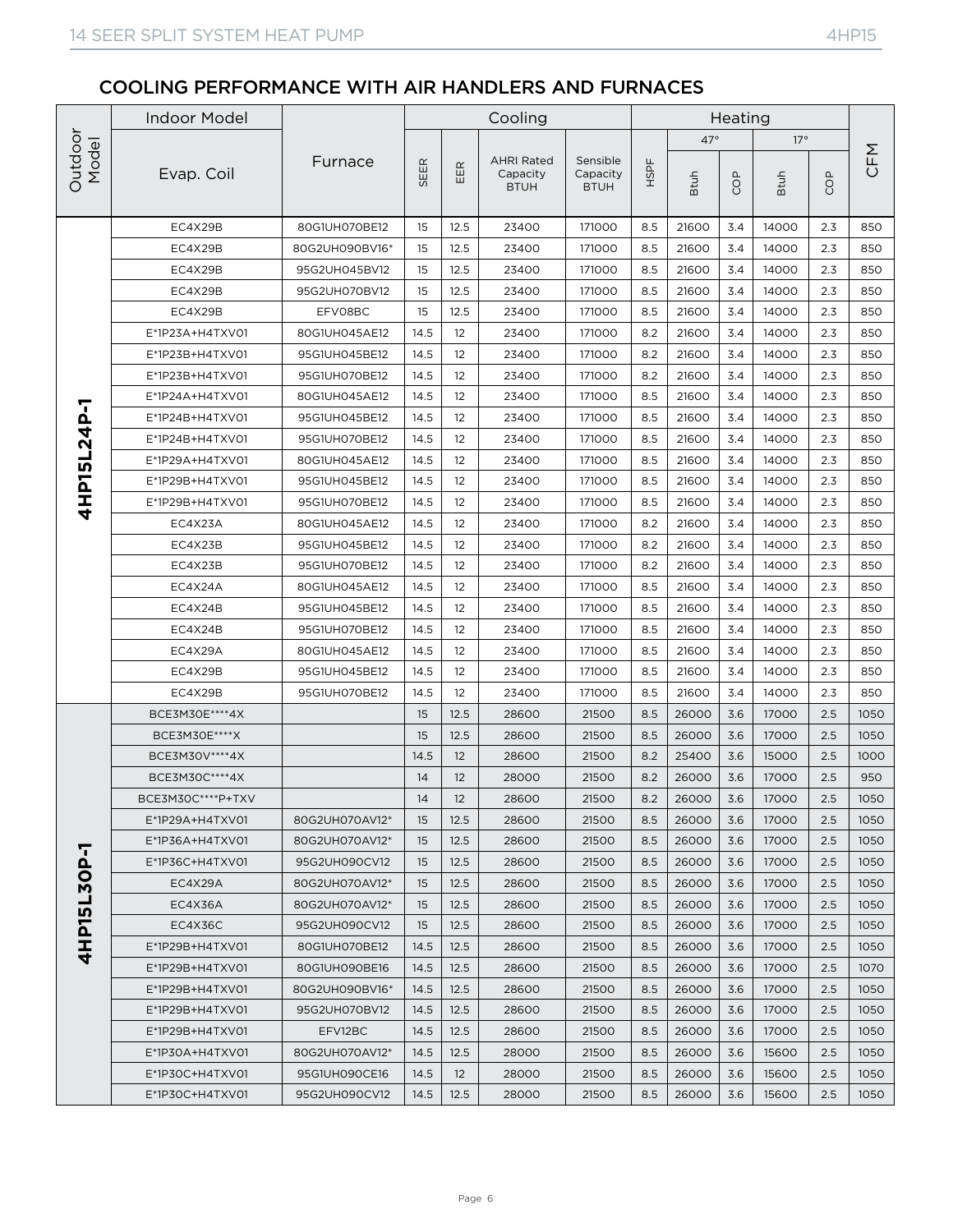|                                 | <b>Indoor Model</b> |                |      |      | Cooling                                      |                                     |      |             | Heating |             |            |      |
|---------------------------------|---------------------|----------------|------|------|----------------------------------------------|-------------------------------------|------|-------------|---------|-------------|------------|------|
|                                 |                     |                |      |      |                                              |                                     |      | $47^\circ$  |         | $17^\circ$  |            |      |
|                                 | Evap. Coil          | Furnace        | SEER | EER  | <b>AHRI Rated</b><br>Capacity<br><b>BTUH</b> | Sensible<br>Capacity<br><b>BTUH</b> | HSPF | <b>Btuh</b> | COP     | <b>Btuh</b> | <b>GOP</b> | CFM  |
|                                 | E*1P30C+H4TXV01     | EFV16CC        | 14.5 | 12.5 | 28000                                        | 21500                               | 8.5  | 26000       | 3.6     | 15600       | 2.5        | 1050 |
|                                 | E*1P36B+H4TXV01     | 80G1UH070BE12  | 14.5 | 12.5 | 28600                                        | 21500                               | 8.5  | 26000       | 3.6     | 17000       | 2.5        | 1050 |
|                                 | E*1P36B+H4TXV01     | 80G2UH090BV16* | 14.5 | 12.5 | 28600                                        | 21500                               | 8.5  | 26000       | 3.6     | 17000       | 2.5        | 1050 |
| Outdoor<br>Model<br>4HP15L30P-1 | E*1P36B+H4TXV01     | 95G2UH070BV12  | 14.5 | 12.5 | 28600                                        | 21500                               | 8.5  | 26000       | 3.6     | 17000       | 2.5        | 1050 |
|                                 | E*1P36B+H4TXV01     | EFV12BC        | 14.5 | 12.5 | 28600                                        | 21500                               | 8.5  | 26000       | 3.6     | 17000       | 2.5        | 1050 |
|                                 | E*1P36C+H4TXV01     | 95G1UH090CE16  | 14.5 | 12.5 | 28600                                        | 21500                               | 8.5  | 26000       | 3.6     | 17000       | 2.5        | 1050 |
|                                 | E*1P36C+H4TXV01     | EFV16CC        | 14.5 | 12.5 | 28600                                        | 21500                               | 8.5  | 26000       | 3.6     | 17000       | 2.5        | 1050 |
|                                 | EC4X29B             | 80G1UH070BE12  | 14.5 | 12.5 | 28600                                        | 21500                               | 8.5  | 26000       | 3.6     | 17000       | 2.5        | 1050 |
|                                 | EC4X29B             | 80G1UH090BE16  | 14.5 | 12.5 | 28600                                        | 21500                               | 8.5  | 26000       | 3.6     | 17000       | 2.5        | 1070 |
|                                 | EC4X29B             | 80G2UH090BV16* | 14.5 | 12.5 | 28600                                        | 21500                               | 8.5  | 26000       | 3.6     | 17000       | 2.5        | 1050 |
|                                 | EC4X29B             | 95G2UH070BV12  | 14.5 | 12.5 | 28600                                        | 21500                               | 8.5  | 26000       | 3.6     | 17000       | 2.5        | 1050 |
|                                 | EC4X29B             | EFV12BC        | 14.5 | 12.5 | 28600                                        | 21500                               | 8.5  | 26000       | 3.6     | 17000       | 2.5        | 1050 |
|                                 | EC4X30A             | 80G2UH070AV12* | 14.5 | 12.5 | 28000                                        | 21500                               | 8.5  | 26000       | 3.6     | 15600       | 2.5        | 1050 |
|                                 | EC4X30C             | 95G1UH090CE16  | 14.5 | 12   | 28000                                        | 21500                               | 8.5  | 26000       | 3.6     | 15600       | 2.5        | 1050 |
|                                 | EC4X30C             | 95G2UH090CV12  | 14.5 | 12.5 | 28000                                        | 21500                               | 8.5  | 26000       | 3.6     | 15600       | 2.5        | 1050 |
|                                 | EC4X30C             | EFV16CC        | 14.5 | 12.5 | 28000                                        | 21500                               | 8.5  | 26000       | 3.6     | 15600       | 2.5        | 1050 |
|                                 | EC4X36B             | 80G1UH070BE12  | 14.5 | 12.5 | 28600                                        | 21500                               | 8.5  | 26000       | 3.6     | 17000       | 2.5        | 1050 |
|                                 | EC4X36B             | 80G2UH090BV16* | 14.5 | 12.5 | 28600                                        | 21500                               | 8.5  | 26000       | 3.6     | 17000       | 2.5        | 1050 |
|                                 | EC4X36B             | 95G2UH070BV12  | 14.5 | 12.5 | 28600                                        | 21500                               | 8.5  | 26000       | 3.6     | 17000       | 2.5        | 1050 |
|                                 | EC4X36B             | EFV12BC        | 14.5 | 12.5 | 28600                                        | 21500                               | 8.5  | 26000       | 3.6     | 17000       | 2.5        | 1050 |
|                                 | EC4X36C             | 95G1UH090CE16  | 14.5 | 12.5 | 28600                                        | 21500                               | 8.5  | 26000       | 3.6     | 17000       | 2.5        | 1050 |
|                                 | EC4X36C             | EFV16CC        | 14.5 | 12.5 | 28600                                        | 21500                               | 8.5  | 26000       | 3.6     | 17000       | 2.5        | 1050 |
|                                 | E*1P29B+H4TXV01     | 95G1UH070BE12  | 14   | 12   | 28600                                        | 21500                               | 8.5  | 26000       | 3.6     | 17000       | 2.5        | 1070 |
|                                 | E*1P30B+H4TXV01     | 80G1UH090BE16  | 14   | 12   | 28000                                        | 21500                               | 8.5  | 26000       | 3.6     | 15600       | 2.5        | 1050 |
|                                 | E*1P36B+H4TXV01     | 80G1UH090BE16  | 14   | 12   | 28600                                        | 21500                               | 8.5  | 26000       | 3.6     | 17000       | 2.5        | 1070 |
|                                 | E*1P36B+H4TXV01     | 95G1UH070BE12  | 14   | 12   | 28600                                        | 21500                               | 8.2  | 26000       | 3.6     | 17000       | 2.5        | 1070 |
|                                 | EC4X29B             | 95G1UH070BE12  | 14   | 12   | 28600                                        | 21500                               | 8.5  | 26000       | 3.6     | 17000       | 2.5        | 1070 |
|                                 | EC4X30B             | 80G1UH090BE16  | 14   | 12   | 28000                                        | 21500                               | 8.5  | 26000       | $3.6$   | 15600       | 2.5        | 1050 |
|                                 | EC4X36B             | 80G1UH090BE16  | 14   | 12   | 28600                                        | 21500                               | 8.5  | 26000       | 3.6     | 17000       | 2.5        | 1070 |
|                                 | EC4X36B             | 95G1UH070BE12  | 14   | 12   | 28600                                        | 21500                               | 8.2  | 26000       | 3.6     | 17000       | 2.5        | 1070 |
|                                 | BCE3M36E **** 4X    |                | 15   | 12.5 | 34000                                        | 26000                               | 8.5  | 33800       | 3.6     | 21800       | 2.5        | 1250 |
|                                 | BCE3M36E****X       |                | 15   | 12.5 | 34000                                        | 26000                               | 8.5  | 33800       | 3.6     | 21800       | 2.5        | 1250 |
|                                 | BCE3M36V **** 4X    |                | 14.5 | 12   | 34000                                        | 26000                               | 8.2  | 33000       | 3.6     | 21000       | 2.5        | 1200 |
| 6P-1                            | BCE3M36C****4X      |                | 14   | 12   | 34000                                        | 26000                               | 8.2  | 33800       | 3.6     | 21800       | 2.5        | 1250 |
| Ŋ                               | BCE3M36C****P+TXV   |                | 14   | 12   | 34000                                        | 26000                               | 8.2  | 33800       | 3.6     | 21800       | 2.5        | 1250 |
|                                 | $E^*$ 1P36C+H4TXV02 | EFV16CC        | 15   | 12.5 | 34000                                        | 26000                               | 8.5  | 33800       | 3.6     | 21000       | 2.5        | 1250 |
| 4HP15                           | E*1P43C+H4TXV02     | EFV16CC        | 15   | 12.5 | 34000                                        | 26000                               | 8.5  | 33800       | 3.6     | 21800       | 2.5        | 1250 |
|                                 | EC4X36C             | EFV16CC        | 15   | 12.5 | 34000                                        | 26000                               | 8.5  | 33800       | 3.6     | 21000       | 2.5        | 1250 |
|                                 | EC4X43C             | EFV16CC        | 15   | 12.5 | 34000                                        | 26000                               | 8.5  | 33800       | 3.6     | 21800       | 2.5        | 1250 |
|                                 | $E^*$ 1P36A+H4TXV02 | 80G2UH070AV12* | 14.5 | 12.5 | 34000                                        | 26000                               | 8.5  | 33800       | 3.6     | 21200       | 2.5        | 1250 |
|                                 | E*1P36B+H4TXV02     | 80G1UH090BE16  | 14.5 | 12.5 | 34000                                        | 26000                               | 8.5  | 33800       | 3.6     | 21200       | 2.5        | 1250 |
|                                 | E*1P36B+H4TXV02     | EFV12BC        | 14.5 | 12.5 | 34000                                        | 26000                               | 8.5  | 33800       | 3.6     | 21200       | 2.5        | 1250 |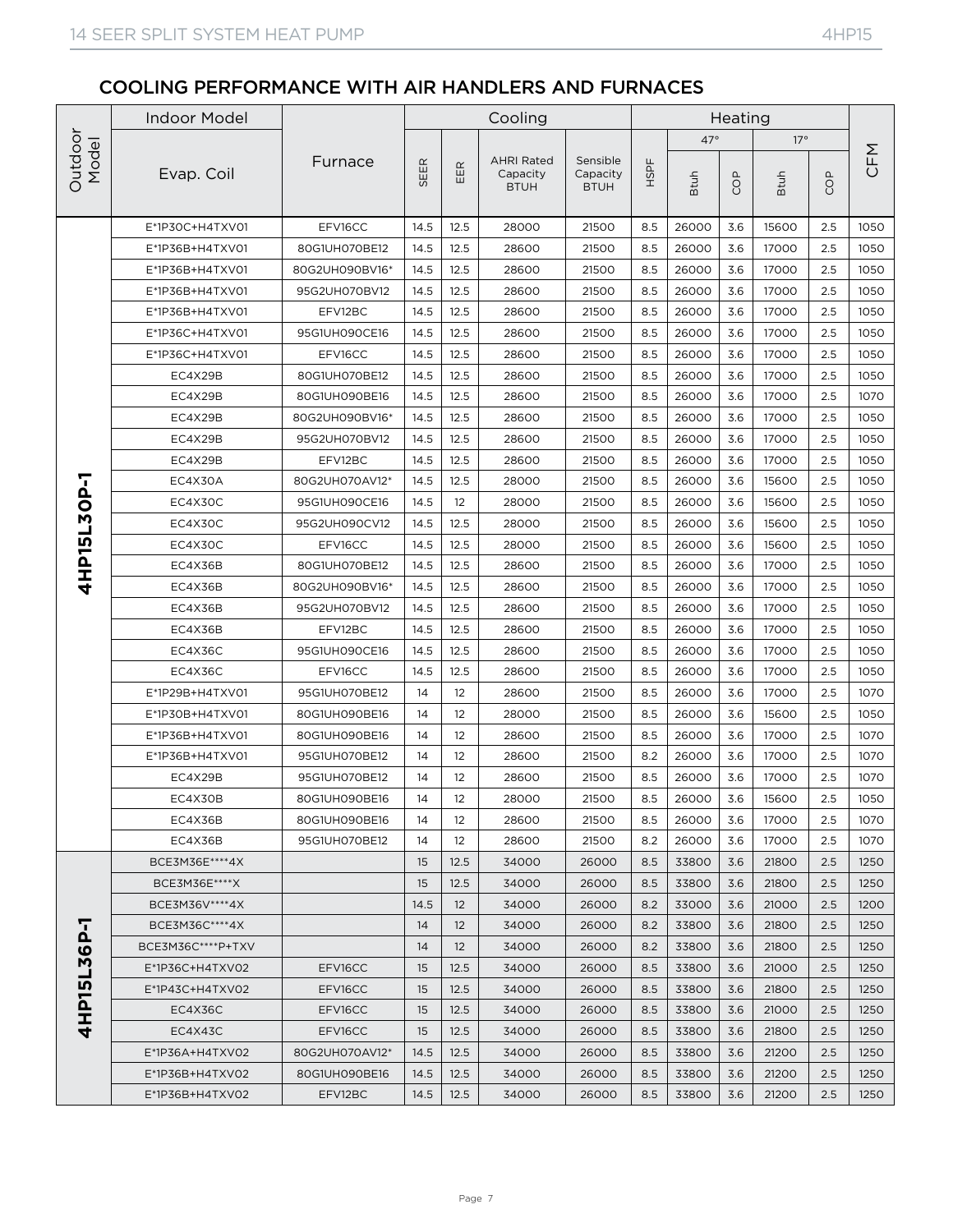|                                                        | <b>Indoor Model</b>     |                |      |                                        | Cooling                                      |                                     |      |             | Heating |             |            |      |
|--------------------------------------------------------|-------------------------|----------------|------|----------------------------------------|----------------------------------------------|-------------------------------------|------|-------------|---------|-------------|------------|------|
|                                                        |                         |                |      |                                        |                                              |                                     |      | $47^\circ$  |         | $17^\circ$  |            |      |
| Outdoor<br>Model<br>6P-1<br>Ņ<br>15LdHb<br>4HP15L42P-1 | Evap. Coil              | Furnace        | SEER | $\boldsymbol{\underline{\alpha}}$<br>出 | <b>AHRI Rated</b><br>Capacity<br><b>BTUH</b> | Sensible<br>Capacity<br><b>BTUH</b> | HSPF | <b>Btuh</b> | COP     | <b>Btuh</b> | <b>GOP</b> | CFM  |
|                                                        | E*1P36C+H4TXV02         | 80G2UH110CV20* | 14.5 | 12.5                                   | 34000                                        | 26000                               | 8.5  | 33800       | 3.6     | 21200       | 2.5        | 1250 |
|                                                        | E*1P36C+H4TXV02         | 95G2UH090CV12  | 14.5 | 12.5                                   | 34000                                        | 26000                               | 8.2  | 33800       | 3.6     | 21200       | 2.5        | 1250 |
|                                                        | E*1P36C+H4TXV02         | 95G2UH090CV20  | 14.5 | 12.5                                   | 34000                                        | 26000                               | 8.5  | 33800       | 3.6     | 21200       | 2.5        | 1250 |
|                                                        | E*1P36C+H4TXV02         | 95G2UH110CV20  | 14.5 | 12.5                                   | 34000                                        | 26000                               | 8.5  | 33800       | 3.6     | 21200       | 2.5        | 1250 |
|                                                        | E*1P43B+H4TXV02         | 80G1UH090BE16  | 14.5 | 12.5                                   | 34000                                        | 26000                               | 8.5  | 33800       | 3.6     | 21800       | 2.5        | 1250 |
|                                                        | E*1P43B+H4TXV02         | EFV12BC        | 14.5 | 12.5                                   | 34000                                        | 26000                               | 8.5  | 33800       | 3.6     | 21800       | 2.5        | 1250 |
|                                                        | E*1P43C+H4TXV02         | 80G1UH090CE20  | 14.5 | 12.5                                   | 34000                                        | 26000                               | 8.5  | 33800       | 3.6     | 21800       | 2.5        | 1275 |
|                                                        | E*1P43C+H4TXV02         | 80G1UH110CE20  | 14.5 | 12.5                                   | 34000                                        | 26000                               | 8.5  | 33800       | 3.6     | 21800       | 2.5        | 1275 |
|                                                        | E*1P43C+H4TXV02         | 80G2UH110CV20* | 14.5 | 12.5                                   | 34000                                        | 26000                               | 8.5  | 33800       | 3.6     | 21800       | 2.5        | 1250 |
|                                                        | E*1P43C+H4TXV02         | 95G2UH090CV12  | 14.5 | 12.5                                   | 34000                                        | 26000                               | 8.5  | 33800       | 3.6     | 21800       | 2.5        | 1250 |
|                                                        | E*1P43C+H4TXV02         | 95G2UH090CV20  | 14.5 | 12.5                                   | 34000                                        | 26000                               | 8.5  | 33800       | 3.6     | 21800       | 2.5        | 1225 |
|                                                        | E*1P43C+H4TXV02         | 95G2UH110CV20  | 14.5 | 12.5                                   | 34000                                        | 26000                               | 8.5  | 33800       | 3.6     | 21800       | 2.5        | 1250 |
|                                                        | EC4X36A                 | 80G2UH070AV12* | 14.5 | 12.5                                   | 34000                                        | 26000                               | 8.5  | 33800       | 3.6     | 21200       | 2.5        | 1250 |
|                                                        | EC4X36B                 | 80G1UH090BE16  | 14.5 | 12.5                                   | 34000                                        | 26000                               | 8.5  | 33800       | 3.6     | 21200       | 2.5        | 1250 |
|                                                        | EC4X36B                 | EFV12BC        | 14.5 | 12.5                                   | 34000                                        | 26000                               | 8.5  | 33800       | 3.6     | 21200       | 2.5        | 1250 |
|                                                        | EC4X36C                 | 80G2UH110CV20* | 14.5 | 12.5                                   | 34000                                        | 26000                               | 8.5  | 33800       | 3.6     | 21200       | 2.5        | 1250 |
|                                                        | EC4X36C                 | 95G2UH090CV12  | 14.5 | 12.5                                   | 34000                                        | 26000                               | 8.2  | 33800       | 3.6     | 21200       | 2.5        | 1250 |
|                                                        | EC4X36C                 | 95G2UH090CV20  | 14.5 | 12.5                                   | 34000                                        | 26000                               | 8.5  | 33800       | 3.6     | 21200       | 2.5        | 1250 |
|                                                        | EC4X36C                 | 95G2UH110CV20  | 14.5 | 12.5                                   | 34000                                        | 26000                               | 8.5  | 33800       | 3.6     | 21200       | 2.5        | 1250 |
|                                                        | EC4X43B                 | 80G1UH090BE16  | 14.5 | 12.5                                   | 34000                                        | 26000                               | 8.5  | 33800       | 3.6     | 21800       | 2.5        | 1250 |
|                                                        | EC4X43B                 | EFV12BC        | 14.5 | 12.5                                   | 34000                                        | 26000                               | 8.5  | 33800       | 3.6     | 21800       | 2.5        | 1250 |
|                                                        | EC4X43C                 | 80G1UH090CE20  | 14.5 | 12.5                                   | 34000                                        | 26000                               | 8.5  | 33800       | 3.6     | 21800       | 2.5        | 1275 |
|                                                        | EC4X43C                 | 80G1UH110CE20  | 14.5 | 12.5                                   | 34000                                        | 26000                               | 8.5  | 33800       | 3.6     | 21800       | 2.5        | 1275 |
|                                                        | EC4X43C                 | 80G2UH110CV20* | 14.5 | 12.5                                   | 34000                                        | 26000                               | 8.5  | 33800       | 3.6     | 21800       | 2.5        | 1250 |
|                                                        | EC4X43C                 | 95G2UH090CV12  | 14.5 | 12.5                                   | 34000                                        | 26000                               | 8.5  | 33800       | 3.6     | 21800       | 2.5        | 1250 |
|                                                        | EC4X43C                 | 95G2UH090CV20  | 14.5 | 12.5                                   | 34000                                        | 26000                               | 8.5  | 33800       | 3.6     | 21800       | 2.5        | 1225 |
|                                                        | EC4X43C                 | 95G2UH110CV20  | 14.5 | 12.5                                   | 34000                                        | 26000                               | 8.5  | 33800       | 3.6     | 21800       | 2.5        | 1250 |
|                                                        | E*1P36(B,C)+H4TXV02+TDR | 95G2UH070BV12  | 14   | 12                                     | 34000                                        | 26000                               | 8.2  | 33800       | 3.6     | 21000       | $2.5\,$    | 1200 |
|                                                        | E*1P36C+H4TXV02         | 80G1UH090CE20  | 14   | 12                                     | 34000                                        | 26000                               | 8.5  | 33800       | 3.6     | 21200       | 2.5        | 1275 |
|                                                        | E*1P36C+H4TXV02         | 80G1UH110CE20  | 14   | 12                                     | 34000                                        | 26000                               | 8.5  | 33800       | 3.6     | 21200       | 2.5        | 1275 |
|                                                        | E*1P36C+H4TXV02         | 95G1UH110CE20  | 14   | $12 \overline{ }$                      | 34000                                        | 26000                               | 8.5  | 33800       | 3.6     | 21200       | 2.5        | 1275 |
|                                                        | E*1P43(B,C)+H4TXV02+TDR | 95G2UH070BV12  | 14   | 12                                     | 34000                                        | 26000                               | 8.2  | 33800       | 3.6     | 21000       | 2.5        | 1200 |
|                                                        | E*1P43C+H4TXV02         | 95G1UH110CE20  | 14   | 12                                     | 34000                                        | 26000                               | 8.5  | 33800       | 3.6     | 21800       | 2.5        | 1275 |
|                                                        | EC4X36B                 | 95G2UH070BV12  | 14   | 12                                     | 34000                                        | 26000                               | 8.2  | 33800       | 3.6     | 21000       | 2.5        | 1200 |
|                                                        | EC4X36C                 | 80G1UH090CE20  | 14   | 12                                     | 34000                                        | 26000                               | 8.5  | 33800       | 3.6     | 21200       | 2.5        | 1275 |
|                                                        | EC4X36C                 | 80G1UH110CE20  | 14   | 12                                     | 34000                                        | 26000                               | 8.5  | 33800       | 3.6     | 21200       | 2.5        | 1275 |
|                                                        | EC4X36C                 | 95G1UH110CE20  | 14   | 12                                     | 34000                                        | 26000                               | 8.5  | 33800       | 3.6     | 21200       | 2.5        | 1275 |
|                                                        | EC4X43B                 | 95G2UH070BV12  | 14   | $12 \overline{ }$                      | 34000                                        | 26000                               | 8.2  | 33800       | 3.6     | 21000       | 2.5        | 1200 |
|                                                        | EC4X43C                 | 95G1UH110CE20  | 14   | 12                                     | 34000                                        | 26000                               | 8.5  | 33800       | 3.6     | 21800       | 2.5        | 1275 |
|                                                        | BCE3M42E **** 4X        |                | 15   | 12.5                                   | 41000                                        | 30700                               | 8.5  | 40000       | 3.6     | 28800       | 2.4        | 1400 |
|                                                        | BCE3M42E****X           |                | 15   | 12.5                                   | 41000                                        | 30700                               | 8.5  | 40000       | 3.6     | 28800       | 2.4        | 1400 |
|                                                        | BCE3M42V****4X          |                | 14.5 | 12                                     | 41000                                        | 30700                               | 8.2  | 40000       | 3.6     | 28000       | 2.4        | 1450 |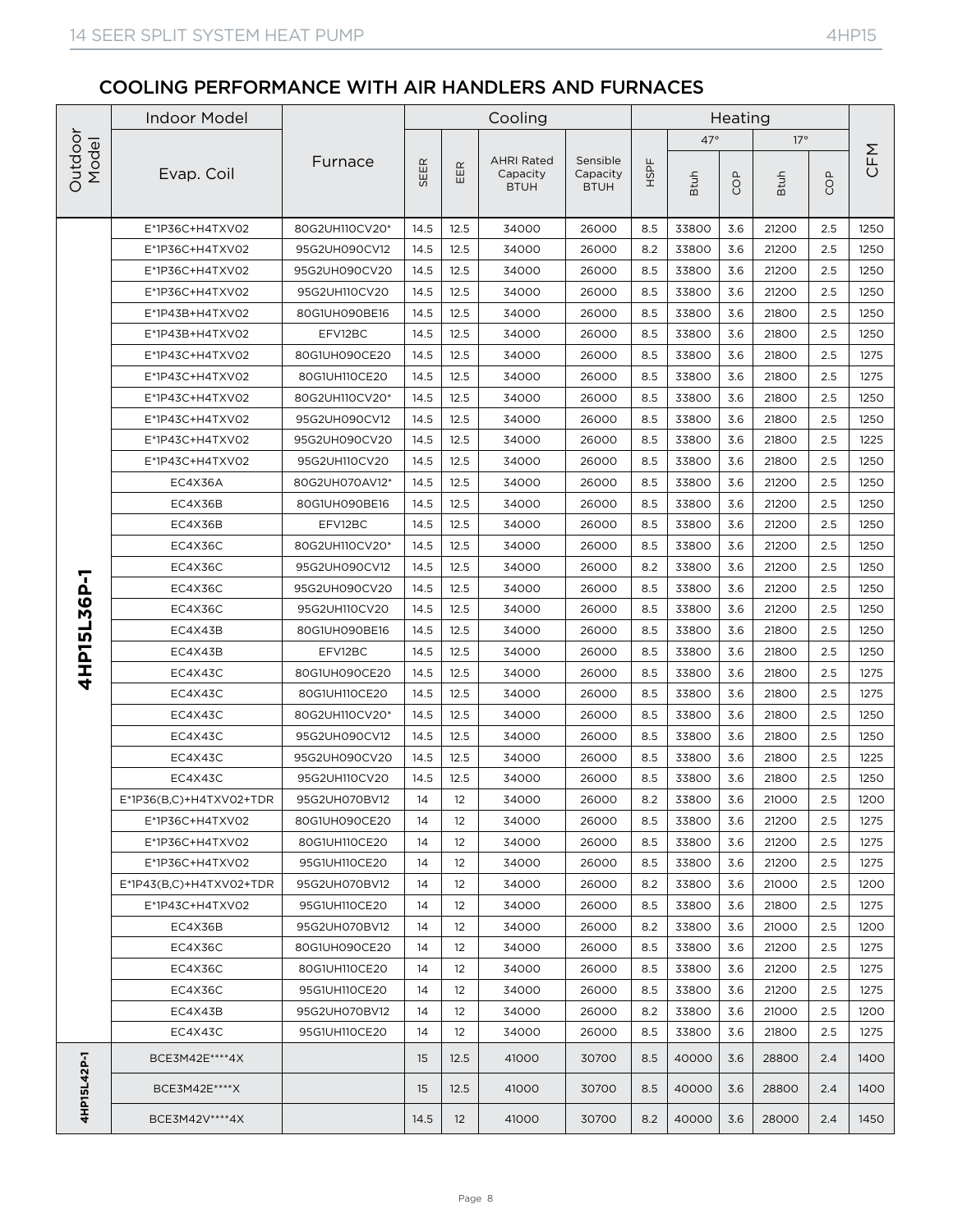|                                                | <b>Indoor Model</b>   |                          |            |                                        | Cooling                                      |                                     |            |                | Heating    |                |            |              |
|------------------------------------------------|-----------------------|--------------------------|------------|----------------------------------------|----------------------------------------------|-------------------------------------|------------|----------------|------------|----------------|------------|--------------|
|                                                |                       |                          |            |                                        |                                              |                                     |            | $47^\circ$     |            | $17^\circ$     |            |              |
| Outdoor<br>Model<br>4HP15L42P-1<br>4HP15L48P-1 | Evap. Coil            | Furnace                  | SEER       | $\boldsymbol{\underline{\alpha}}$<br>핊 | <b>AHRI Rated</b><br>Capacity<br><b>BTUH</b> | Sensible<br>Capacity<br><b>BTUH</b> | HSPF       | <b>Btuh</b>    | COP        | <b>Btuh</b>    | <b>GOP</b> | CFM          |
|                                                | BCE3M42C **** 4X      |                          | 14         | 12                                     | 41000                                        | 30700                               | 8.2        | 40000          | 3.6        | 28800          | 2.4        | 1400         |
|                                                | BCE3M42C****P+H4TXV02 |                          | 14         | 12                                     | 41000                                        | 30700                               | 8.2        | 40000          | 3.6        | 28800          | 2.4        | 1400         |
|                                                | BCE3M42C****P+TXV     |                          | 14         | 12                                     | 41000                                        | 30700                               | 8.2        | 40000          | 3.6        | 28800          | 2.4        | 1400         |
|                                                | E*1P49C+H4TXV02       | 80G1UH090CE20            | 15         | 12.5                                   | 41000                                        | 30700                               | 8.5        | 40000          | 3.6        | 27200          | 2.4        | 1400         |
|                                                | E*1P49C+H4TXV02       | 80G1UH110CE20            | 15         | 12.5                                   | 41000                                        | 30700                               | 8.5        | 40000          | 3.6        | 27200          | 2.4        | 1400         |
|                                                | E*1P49C+H4TXV02       | 80G2UH110CV20*           | 15         | 12.5                                   | 41000                                        | 30700                               | 8.5        | 40000          | 3.6        | 27200          | 2.4        | 1400         |
|                                                | E*1P49C+H4TXV02       | 95G1UH110CE20            | 15         | 12.5                                   | 41000                                        | 30700                               | 8.5        | 40000          | 3.6        | 27200          | 2.4        | 1400         |
|                                                | E*1P49C+H4TXV02       | 95G2UH090CE16            | 15         | 12.5                                   | 41000                                        | 30700                               | 8.2        | 40000          | 3.6        | 27200          | 2.4        | 1400         |
|                                                | E*1P49C+H4TXV02       | 95G2UH090CV20            | 15         | 12.5                                   | 41000                                        | 30700                               | 8.5        | 40000          | 3.6        | 27200          | 2.4        | 1400         |
|                                                | E*1P49C+H4TXV02       | 95G2UH110CE20            | 15         | 12.5                                   | 41000                                        | 30700                               | 8.2        | 40000          | 3.6        | 27200          | 2.4        | 1400         |
|                                                | E*1P49C+H4TXV02       | 95G2UH110CV20            | 15         | 12.5                                   | 41000                                        | 30700                               | 8.5        | 40000          | 3.6        | 27200          | 2.4        | 1400         |
|                                                | E*1P62D+H4TXV02       | 80G1UH135DE20            | 15         | 12.5                                   | 41000                                        | 30700                               | 8.2        | 40000          | 3.6        | 28000          | 2.4        | 1400         |
|                                                | E*1P62D+H4TXV02       | 95G1UH135DE20            | 15         | 12.5                                   | 41000                                        | 30700                               | 8.5        | 40000          | 3.6        | 28000          | 2.4        | 1400         |
|                                                | E*1P62D+H4TXV02       | 95G2UH135DV20            | 15         | 12.5                                   | 41000                                        | 30700                               | 8.5        | 40000          | 3.6        | 28000          | 2.4        | 1400         |
|                                                | E*1P62D+H4TXV02       | EFV20DC                  | 15         | 12.5                                   | 41000                                        | 30700                               | 8.2        | 40000          | 3.6        | 28000          | 2.4        | 1400         |
|                                                | EC4X49C               | 80G1UH090CE20            | 15         | 12.5                                   | 41000                                        | 30700                               | 8.5        | 40000          | 3.6        | 27200          | 2.4        | 1400         |
|                                                | EC4X49C               | 80G1UH110CE20            | 15         | 12.5                                   | 41000                                        | 30700                               | 8.5        | 40000          | 3.6        | 27200          | 2.4        | 1400         |
|                                                | EC4X49C               | 80G2UH110CV20*           | 15         | 12.5                                   | 41000                                        | 30700                               | 8.5        | 40000          | 3.6        | 27200          | 2.4        | 1400         |
|                                                | EC4X49C               | 95G1UH110CE20            | 15         | 12.5                                   | 41000                                        | 30700                               | 8.5        | 40000          | 3.6        | 27200          | 2.4        | 1400         |
|                                                | EC4X49C               | 95G2UH090CE16            | 15         | 12.5                                   | 41000                                        | 30700                               | 8.2        | 40000          | 3.6        | 27200          | 2.4        | 1400         |
|                                                | EC4X49C               | 95G2UH090CV20            | 15         | 12.5                                   | 41000                                        | 30700                               | 8.5        | 40000          | 3.6        | 27200          | 2.4        | 1400         |
|                                                | EC4X49C               | 95G2UH110CE20            | 15         | 12.5                                   | 41000                                        | 30700                               | 8.2        | 40000          | 3.6        | 27200          | 2.4        | 1400         |
|                                                | EC4X49C               | 95G2UH110CV20            | 15         | 12.5                                   | 41000                                        | 30700                               | 8.5        | 40000          | 3.6        | 27200          | 2.4        | 1400         |
|                                                | EC4X62D               | 80G1UH135DE20            | 15         | 12.5                                   | 41000                                        | 30700                               | 8.2        | 40000          | 3.6        | 28000          | 2.4        | 1400         |
|                                                | EC4X62D               | 95G1UH135DE20            | 15         | 12.5                                   | 41000                                        | 30700                               | 8.5        | 40000          | 3.6        | 28000          | 2.4        | 1400         |
|                                                | EC4X62D               | 95G2UH135DV20            | 15         | 12.5                                   | 41000                                        | 30700                               | 8.5        | 40000          | 3.6        | 28000          | 2.4        | 1400         |
|                                                | EC4X62D               | EFV20DC                  | 15         | 12.5                                   | 41000                                        | 30700                               | 8.2        | 40000          | 3.6        | 28000          | 2.4        | 1400         |
|                                                | E*1P49C+H4TXV02       | 95G1UH090CE16            | 14.5       | 12.5                                   | 41000                                        | 30700                               | 8.2        | 40000          | 3.6        | 27200          | 2.4        | 1400         |
|                                                | E*1P49C+H4TXV02       | EFV16CC                  | 14.5       | 12.5                                   | 41000                                        | 30700                               | 8.5        | 40000          | 3.6        | 27200          | 2.4        | 1400         |
|                                                | EC4X49C<br>EC4X49C    | 95G1UH090CE16<br>EFV16CC | 14.5       | 12.5                                   | 41000                                        | 30700                               | 8.2        | 40000<br>40000 | 3.6        | 27200          | 2.4        | 1400         |
|                                                | BCE3M48E****4X        |                          | 14.5<br>15 | 12.5<br>12.5                           | 41000<br>47000                               | 30700<br>34600                      | 8.5<br>8.5 | 46000          | 3.6<br>3.4 | 27200<br>29600 | 2.4<br>2.5 | 1400<br>1600 |
|                                                | BCE3M48E **** X       |                          | 15         | 12.5                                   | 47000                                        | 34600                               | 8.5        | 46000          | 3.4        | 29600          | 2.5        | 1600         |
|                                                | BCE3M48V****4X        |                          | 14.5       | $12 \overline{ }$                      | 47000                                        | 34600                               | 8.2        | 45500          | 3.4        | 29000          | 2.5        | 1600         |
|                                                | BCE3M48C****4X        |                          | 14         | 12                                     | 47000                                        | 34600                               | 8.2        | 46000          | 3.4        | 29600          | 2.5        | 1600         |
|                                                | BCE3M48C****P+TXV     |                          | 14         | 12                                     | 47000                                        | 34600                               | 8.2        | 46000          | 3.4        | 29600          | 2.5        | 1600         |
|                                                | E*1P49C+H4TXV02       | 80G2UH110CV20*           | 14.5       | 12.5                                   | 47000                                        | 34600                               | 8.2        | 45500          | 3.4        | 29600          | 2.5        | 1550         |
|                                                | E*1P49C+H4TXV02       | 95G2UH090CE16            | 14.5       | 12.5                                   | 47000                                        | 34600                               | 8.2        | 46000          | 3.4        | 29600          | 2.5        | 1600         |
|                                                | E*1P62D+H4TXV02       | 80G1UH135DE20            | 14.5       | 12.5                                   | 47000                                        | 34600                               | 8.2        | 46000          | 3.4        | 29600          | 2.5        | 1600         |
|                                                | E*1P62D+H4TXV02       | 95G2UH135DV20            | 14.5       | 12.5                                   | 47000                                        | 34600                               | 8.2        | 46000          | 3.4        | 29600          | 2.5        | 1600         |
|                                                | EC4X49C               | 80G2UH110CV20*           | 14.5       | 12.5                                   | 47000                                        | 34600                               | 8.2        | 45500          | 3.4        | 29600          | 2.5        | 1550         |
|                                                | EC4X49C               | 95G2UH090CE16            | 14.5       | 12.5                                   | 47000                                        | 34600                               | 8.2        | 46000          | 3.4        | 29600          | 2.5        | 1600         |
|                                                |                       |                          |            |                                        |                                              |                                     |            |                |            |                |            |              |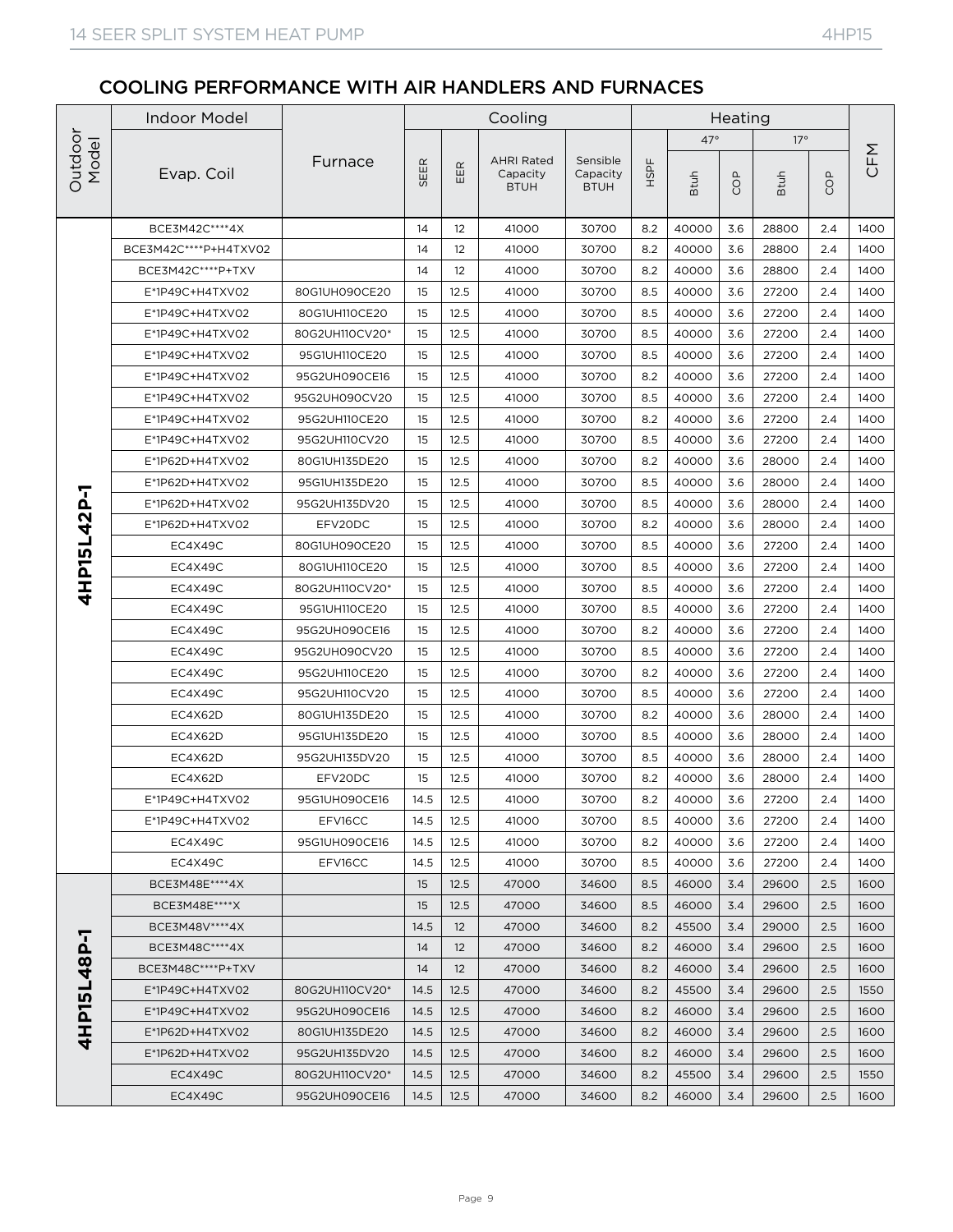| Outdoor<br>Model | <b>Indoor Model</b> |               |      |      | Cooling                                      |                                     |      |             | Heating |             |     |      |
|------------------|---------------------|---------------|------|------|----------------------------------------------|-------------------------------------|------|-------------|---------|-------------|-----|------|
|                  |                     |               |      |      |                                              |                                     |      | $47^\circ$  |         | 17°         |     |      |
|                  | Evap. Coil          | Furnace       | SEER | EER  | <b>AHRI Rated</b><br>Capacity<br><b>BTUH</b> | Sensible<br>Capacity<br><b>BTUH</b> | HSPF | <b>Btuh</b> | COP     | <b>Btuh</b> | COP | CFM  |
|                  |                     |               |      |      |                                              |                                     |      |             |         |             |     |      |
|                  |                     |               |      |      |                                              |                                     |      |             |         |             |     |      |
| 4HP15L24P-1      | EC4X62D             | 80G1UH135DE20 | 14.5 | 12.5 | 47000                                        | 34600                               | 8.2  | 46000       | 3.4     | 29600       | 2.5 | 1600 |
|                  |                     |               |      |      |                                              |                                     | 8.2  |             | 3.4     |             |     |      |
|                  | EC4X62D             | 95G2UH135DV20 | 14.5 | 12.5 | 47000                                        | 34600                               |      | 46000       |         | 29600       | 2.5 | 1600 |
|                  | BCE3M60E****4X      |               | 15   | 12.5 | 57000                                        | 42300                               | 8.5  | 55000       | 3.4     | 36000       | 2.5 | 1900 |
|                  | BCE3M60E****X       |               | 15   | 12.5 | 57000                                        | 42300                               | 8.5  | 55000       | 3.4     | 36000       | 2.5 | 1900 |
| 4HP15L6OP-1      | BCE3M60V **** 4X    |               | 14.5 | 12   | 57000                                        | 42300                               | 8.2  | 55000       | 3.4     | 36000       | 2.5 | 1930 |
|                  | BCE3M60C****4X      |               | 14   | 12   | 57000                                        | 42300                               | 8.2  | 55000       | 3.4     | 36000       | 2.5 | 1900 |
|                  | BCE3M60C****P+TXV   |               | 14   | 12   | 57000                                        | 42300                               | 8.2  | 55000       | 3.4     | 36000       | 2.5 | 1900 |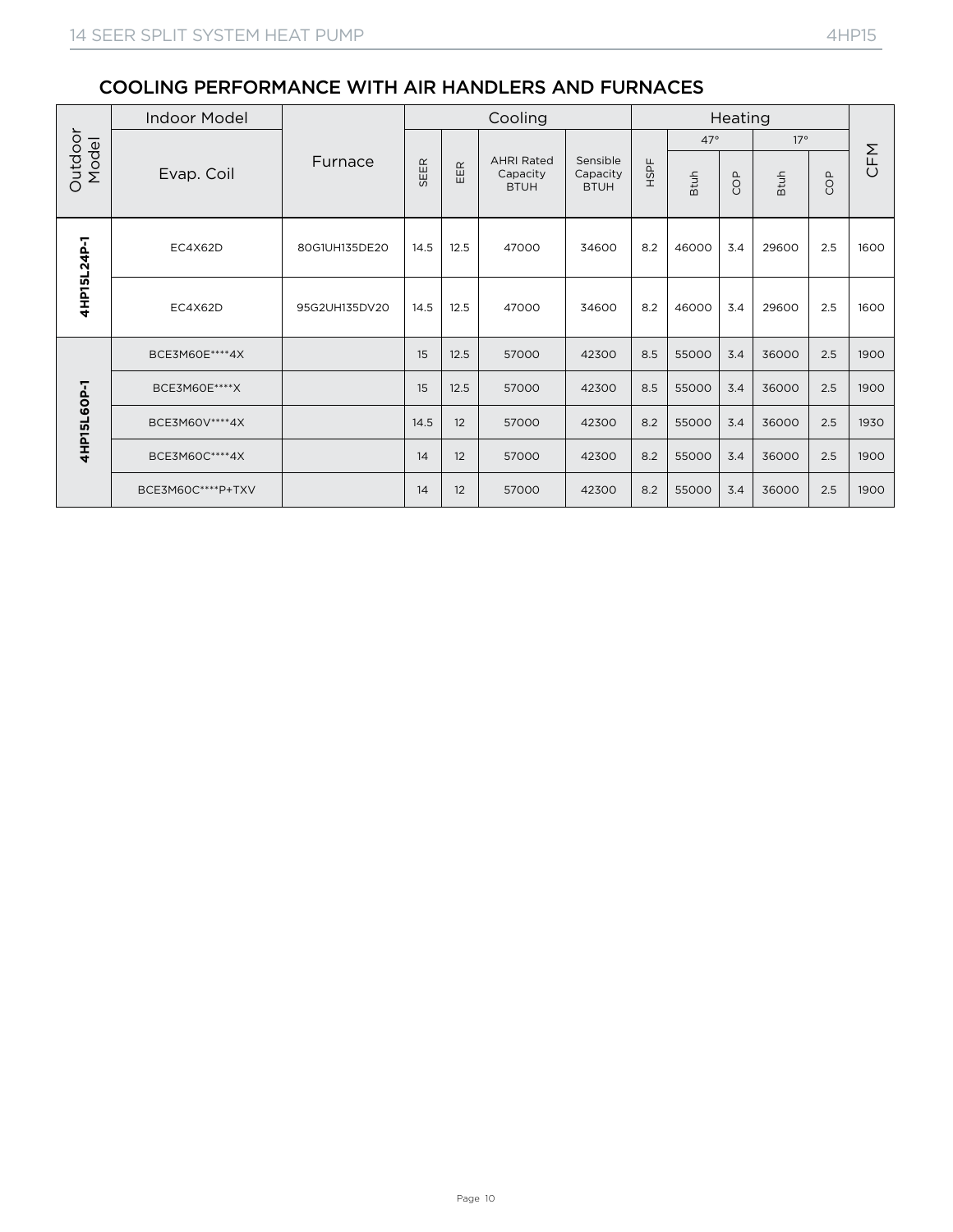## **COOLING PERFORMANCE WITH EXTENDED RATINGS**

|                                                                                                                                              |          | Indoor                           |             |                 |      |             |                 |      | Outdoor Temperature - DB ºF |                 |      |             |                  |      |             |                  |      |
|----------------------------------------------------------------------------------------------------------------------------------------------|----------|----------------------------------|-------------|-----------------|------|-------------|-----------------|------|-----------------------------|-----------------|------|-------------|------------------|------|-------------|------------------|------|
|                                                                                                                                              | Indoor   | Temp                             |             | 65 <sup>°</sup> |      |             | 82 <sup>°</sup> |      |                             | 95 <sup>°</sup> |      |             | 105 <sup>°</sup> |      |             | 115 <sup>°</sup> |      |
|                                                                                                                                              | Model    | DB/<br><b>WB</b><br>$\mathsf{P}$ | <b>Btuh</b> | S/T             | kW   | <b>Btuh</b> | S/T             | kW   | <b>Btuh</b>                 | S/T             | kW   | <b>Btuh</b> | S/T              | kW   | <b>Btuh</b> | S/T              | kW   |
| Outdoo<br>Model<br>4HP15L18P<br>BC*3M18C<br>4HP15L24P<br>BC*3M24C<br>4HP15L30P<br>BC*3M30C<br>4HP15L36P<br>BC*3M36C<br>4HP15L42P<br>BC*3M42C |          | 85/72                            | 22,261      | 0.67            | 1.12 | 20,875      | 0.68            | 1.33 | 19,815                      | 0.68            | 1.49 | 18,509      | 0.69             | 1.67 | 17,203      | 0.70             | 1.84 |
|                                                                                                                                              |          | 80/67                            | 20,970      | 0.71            | 1.13 | 19,887      | 0.72            | 1.36 | 19,059                      | 0.73            | 1.53 | 17,368      | 0.76             | 1.62 | 15,677      | 0.78             | 1.85 |
|                                                                                                                                              |          | 75/63                            | 19,437      | 0.74            | 1.13 | 17,871      | 0.75            | 1.35 | 16,673                      | 0.76            | 1.51 | 15,622      | 0.79             | 1.68 | 14,570      | 0.82             | 1.85 |
|                                                                                                                                              |          | 75/57                            | 17,011      | 1.00            | 1.15 | 15,956      | 1.00            | 1.36 | 15,150                      | 1.00            | 1.52 | 14,333      | 1.00             | 1.68 | 13,515      | 1.00             | 1.85 |
|                                                                                                                                              |          | 85/72                            | 30,200      | 0.61            | 1.48 | 27,700      | 0.64            | 1.75 | 25,700                      | 0.66            | 1.95 | 24,200      | 0.68             | 2.20 | 22,700      | 0.69             | 2.44 |
|                                                                                                                                              |          | 80/67                            | 27,600      | 0.69            | 1.47 | 25,200      | 0.71            | 1.74 | 23,400                      | 0.73            | 1.95 | 22,100      | 0.75             | 2.19 | 20,700      | 0.77             | 2.42 |
|                                                                                                                                              |          | 75/63                            | 25,100      | 0.72            | 1.47 | 23,300      | 0.74            | 1.74 | 21,800                      | 0.76            | 1.95 | 20,500      | 0.78             | 2.19 | 19,100      | 0.80             | 2.43 |
|                                                                                                                                              |          | 75/57                            | 24,000      | 1.00            | 1.44 | 22,400      | 1.00            | 1.71 | 20,800                      | 1.00            | 1.91 | 19,700      | 1.00             | 2.15 | 18,400      | 1.00             | 2.37 |
|                                                                                                                                              |          | 85/72                            | 35,800      | 0.62            | 1.88 | 33,600      | 0.64            | 2.19 | 31,900                      | 0.66            | 2.43 | 30,200      | 0.68             | 2.72 | 28,400      | 0.70             | 3.00 |
|                                                                                                                                              |          | 80/67                            | 33,500      | 0.69            | 1.86 | 31,000      | 0.72            | 2.18 | 29,000                      | 0.74            | 2.42 | 27,600      | 0.76             | 2.70 | 26,200      | 0.78             | 2.99 |
|                                                                                                                                              |          | 75/63                            | 31,300      | 0.72            | 1.84 | 29,000      | 0.75            | 2.17 | 27,300                      | 0.77            | 2.42 | 25,700      | 0.79             | 2.70 | 24,100      | 0.81             | 2.98 |
|                                                                                                                                              |          | 75/57                            | 29,100      | 1.00            | 1.82 | 27,600      | 1.00            | 2.14 | 25,800                      | 1.00            | 2.37 | 24,600      | 1.00             | 2.65 | 23,300      | 1.00             | 2.93 |
|                                                                                                                                              |          | 85/72                            | 39,700      | 0.61            | 2.21 | 38,100      | 0.64            | 2.59 | 36,900                      | 0.67            | 2.89 | 34,600      | 0.70             | 3.21 | 32,400      | 0.73             | 3.54 |
|                                                                                                                                              |          | 80/67                            | 37,800      | 0.69            | 2.20 | 36,000      | 0.72            | 2.59 | 34,600                      | 0.75            | 2.88 | 31,900      | 0.79             | 3.21 | 29,300      | 0.83             | 3.53 |
|                                                                                                                                              |          | 75/63                            | 36,100      | 0.73            | 2.20 | 33,300      | 0.77            | 2.58 | 31,100                      | 0.80            | 2.87 | 29,000      | 0.83             | 3.19 | 26,800      | 0.85             | 3.51 |
|                                                                                                                                              |          | 75/57                            | 32,900      | 1.00            | 2.16 | 32,000      | 1.00            | 2.54 | 30,800                      | 1.00            | 2.82 | 28,400      | 1.00             | 3.15 | 26,100      | 1.00             | 3.46 |
|                                                                                                                                              |          | 85/72                            | 50,600      | 0.60            | 2.66 | 47,800      | 0.63            | 3.14 | 45,700                      | 0.65            | 3.51 | 42,800      | 0.67             | 3.92 | 39,900      | 0.69             | 4.33 |
|                                                                                                                                              |          | 80/67                            | 48,200      | 0.68            | 2.66 | 44,700      | 0.71            | 3.13 | 42,000                      | 0.73            | 3.50 | 39,500      | 0.75             | 3.91 | 37,000      | 0.77             | 4.33 |
|                                                                                                                                              |          | 75/63                            | 44,200      | 0.72            | 2.64 | 41,300      | 0.74            | 3.12 | 39,200                      | 0.75            | 3.49 | 36,600      | 0.77             | 3.89 | 34,000      | 0.79             | 4.30 |
|                                                                                                                                              |          | 75/57                            | 41,900      | 1.00            | 2.61 | 39,800      | 1.00            | 3.07 | 37,400                      | 1.00            | 3.43 | 35,200      | 1.00             | 3.83 | 32,900      | 1.00             | 4.24 |
|                                                                                                                                              |          | 85/72                            | 51,900      | 0.62            | 2.95 | 51,400      | 0.64            | 3.55 | 51,000                      | 0.65            | 4.00 | 48,400      | 0.68             | 4.47 | 45,800      | 0.70             | 4.93 |
|                                                                                                                                              |          | 80/67                            | 49,800      | 0.68            | 2.95 | 48,800      | 0.70            | 3.55 | 48,000                      | 0.72            | 4.00 | 45,500      | 0.75             | 4.45 | 42,900      | 0.77             | 4.90 |
| 4HP15L48P                                                                                                                                    | BC*3M48C | 75/63                            | 47,900      | 0.71            | 2.95 | 45,600      | 0.74            | 3.53 | 43,800                      | 0.77            | 3.98 | 40,800      | 0.82             | 4.43 | 37,900      | 0.86             | 4.88 |
|                                                                                                                                              |          | 75/57                            | 43,300      | 1.00            | 2.89 | 43,400      | 1.00            | 3.48 | 42,700                      | 1.00            | 3.92 | 40,500      | 1.00             | 4.36 | 38,200      | 1.00             | 4.80 |
|                                                                                                                                              |          | 85/72                            | 72,000      | 0.62            | 3.68 | 66,300      | 0.65            | 4.34 | 62,000                      | 0.67            | 4.85 | 58,000      | 0.69             | 5.47 | 54,000      | 0.71             | 6.09 |
| 4HP15L6OP                                                                                                                                    | BC*3M6OC | 80/67                            | 65,800      | 0.68            | 3.64 | 61,400      | 0.71            | 4.32 | 58,000                      | 0.73            | 4.83 | 54,000      | 0.77             | 5.45 | 50,000      | 0.80             | 6.07 |
|                                                                                                                                              |          | 75/63                            | 60,800      | 0.71            | 3.60 | 56,200      | 0.74            | 4.29 | 52,700                      | 0.76            | 4.81 | 49,400      | 0.78             | 5.43 | 46,100      | 0.80             | 6.04 |
|                                                                                                                                              |          | 75/57                            | 57,200      | 1.00            | 3.57 | 54,600      | 1.00            | 4.23 | 51,600                      | 1.00            | 4.73 | 48,100      | 1.00             | 5.34 | 44,500      | 1.00             | 5.95 |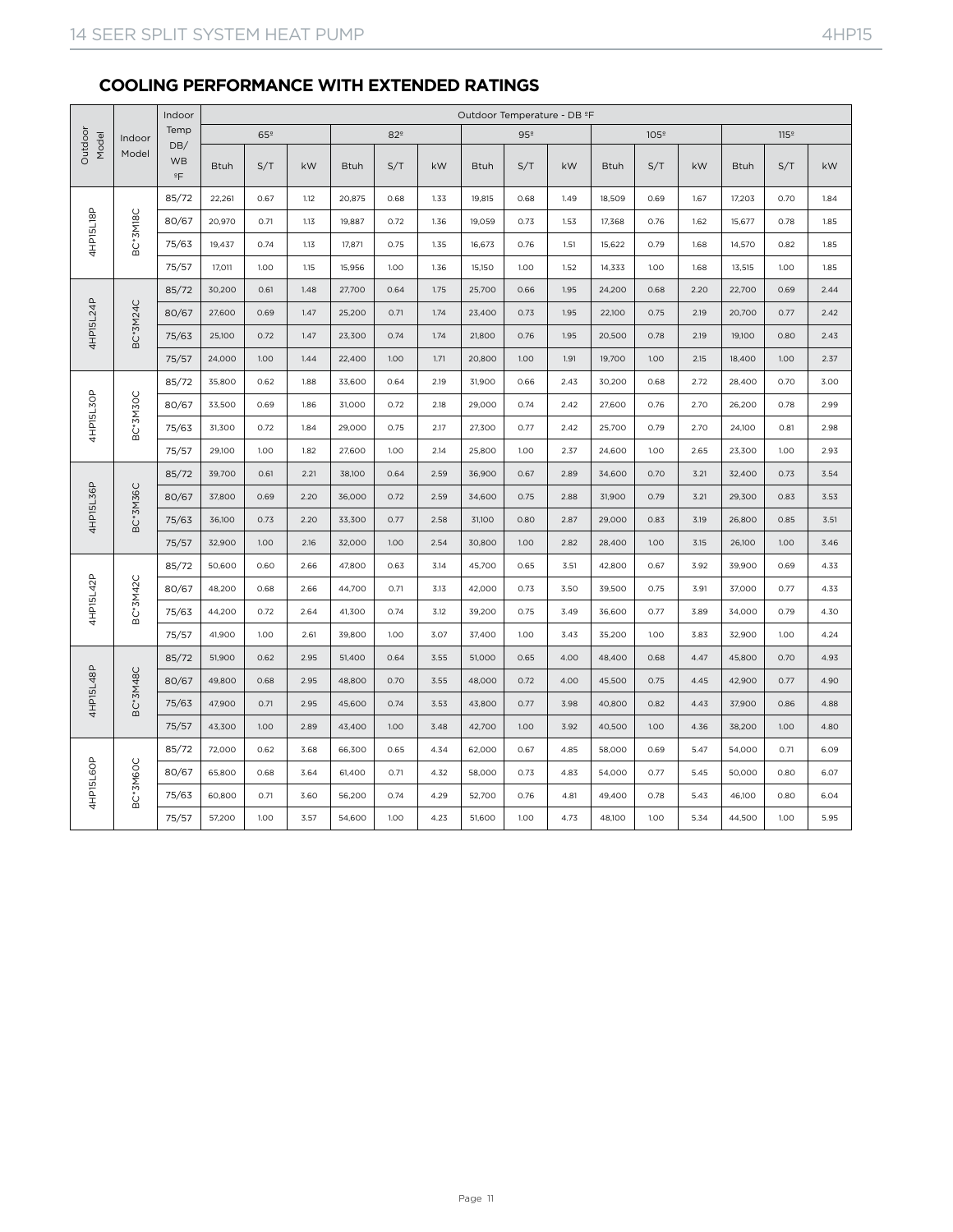#### **HEATING PERFORMANCE WITH EXTENDED RATINGS**

|                  | Indoor<br>Model | Outdoor Temp. DB/WB deg. F |           |             |           |             |           |             |           |             |           |
|------------------|-----------------|----------------------------|-----------|-------------|-----------|-------------|-----------|-------------|-----------|-------------|-----------|
| Outdoor Model    |                 | O/O                        |           | 17/15       |           | 35/33       |           | 47/43       |           | 62/56       |           |
|                  |                 | <b>Btuh</b>                | <b>KW</b> | <b>Btuh</b> | <b>KW</b> | <b>Btuh</b> | <b>KW</b> | <b>Btuh</b> | <b>KW</b> | <b>Btuh</b> | <b>KW</b> |
| 4HP15L18P        | <b>BC*3M18C</b> | 8,900                      | 1.35      | 11,400      | 1.43      | 14,000      | 1.45      | 18,000      | 1.50      | 21,500      | 1.55      |
| 4HP15L24P        | <b>BC*3M24C</b> | 5,800                      | 1.50      | 14,000      | 1.80      | 18,700      | 1.80      | 22,000      | 1.90      | 26,900      | 2.00      |
| 4HP15L30P        | <b>BC*3M30C</b> | 7,800                      | 1.75      | 17,000      | 2.00      | 22,600      | 2.20      | 26,200      | 2.25      | 31,600      | 2.35      |
| 4HP15L36P        | <b>BC*3M36C</b> | 9,700                      | 2.20      | 21,600      | 2.50      | 29,700      | 2.80      | 34,600      | 2.90      | 41,900      | 3.00      |
| 4HP15L42P        | <b>BC*3M42C</b> | 12,700                     | 3.15      | 28,800      | 3.50      | 36,000      | 3.40      | 42,000      | 3.50      | 51,000      | 3.65      |
| 4HP15L48P        | <b>BC*3M48C</b> | 14,100                     | 2.85      | 29,600      | 3.50      | 40,300      | 3.80      | 46,500      | 4.00      | 55,800      | 4.30      |
| <b>4HP15L6OP</b> | BC*3M60C        | 18,000                     | 3.35      | 36,000      | 4.20      | 48,000      | 4.75      | 55,000      | 5.00      | 65,500      | 5.40      |

*All ratings are at indoor temperature of 70 oF*

*Extended data shown is actual for models listed and typical for all AHRI matches.*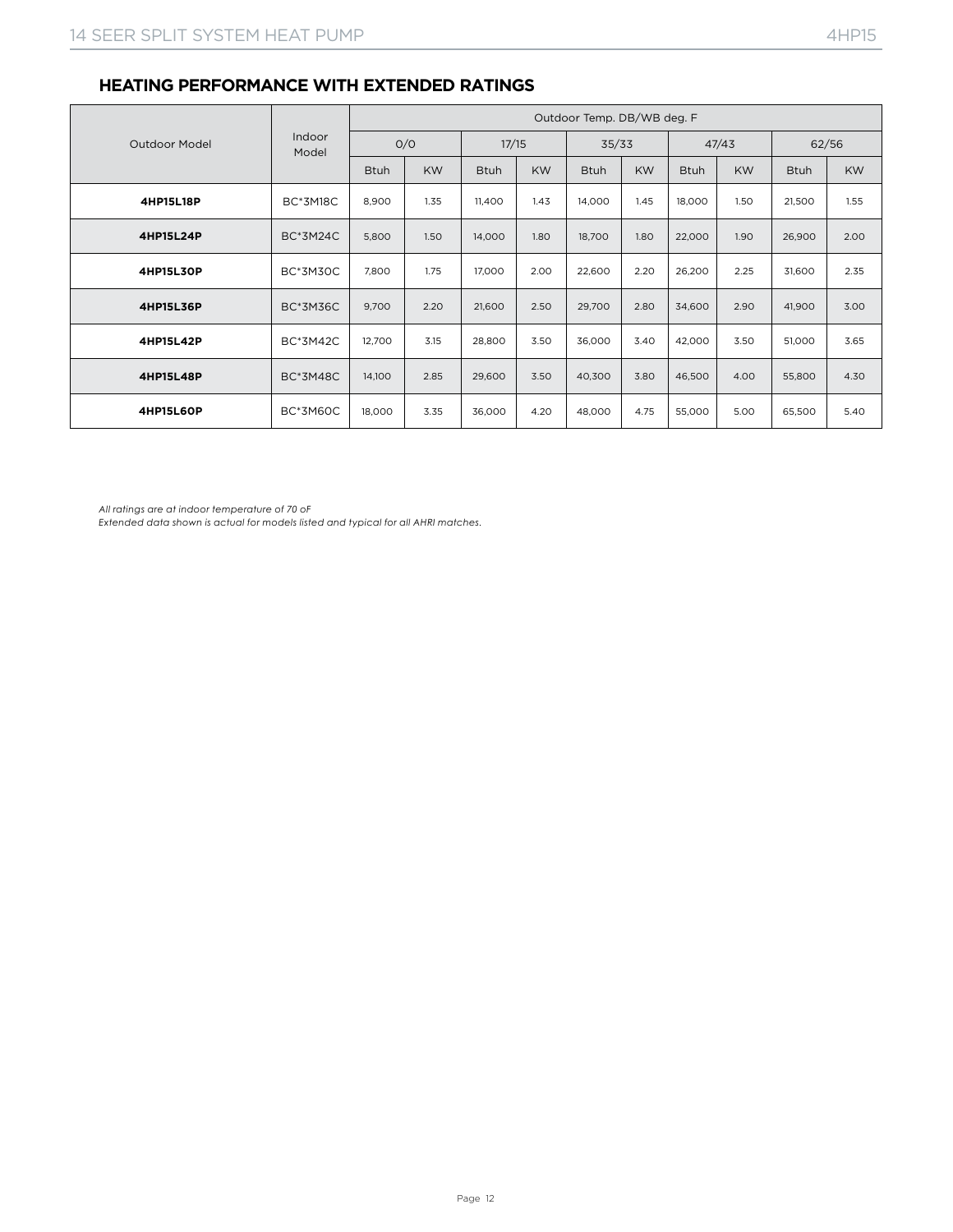#### **ACCESSORIES**

| Description                | Where Used                 | Kit Number                |  |  |  |
|----------------------------|----------------------------|---------------------------|--|--|--|
| Crankcase Heater           | 18, 24, 30, 36             | 93M04                     |  |  |  |
|                            | 42, 48, 60                 | 93M05 (factory Installed) |  |  |  |
| Compressor Low Ambient Kit | 18, 24, 30, 36, 42, 48, 60 | 45F08                     |  |  |  |
|                            | 18, 24, 30, 36             | 14W00 (factory Installed) |  |  |  |
| Sound Blanket              | 42, 48, 60                 | 14W01 (factory Installed) |  |  |  |
| Short Cycle Protector      | 18, 24, 30, 36, 42, 48, 60 | control board feature     |  |  |  |
|                            | 3/8 tubing                 | 93G35                     |  |  |  |
| Freezestat                 | 5/8 tubing                 | 50A93                     |  |  |  |
| Time Delay Relay           | 18, 24, 30, 36, 42, 48, 60 | control board feature     |  |  |  |
| Loss of Charge Kit         | 18, 24, 30, 36, 42, 48, 60 | 84M23 (factory Installed) |  |  |  |
|                            | 18                         | 10J42                     |  |  |  |
| Hard start kit             | 24, 30, 36, 42, 48, 60     | 88M91                     |  |  |  |
| Fossil Fuel                | All Models                 | AFOSL500                  |  |  |  |
|                            | 18, 24, 30                 | H4TXV01                   |  |  |  |
| <b>TXV</b>                 | 36, 42, 48                 | H4TXV02                   |  |  |  |
|                            | 60                         | H4TXV03                   |  |  |  |